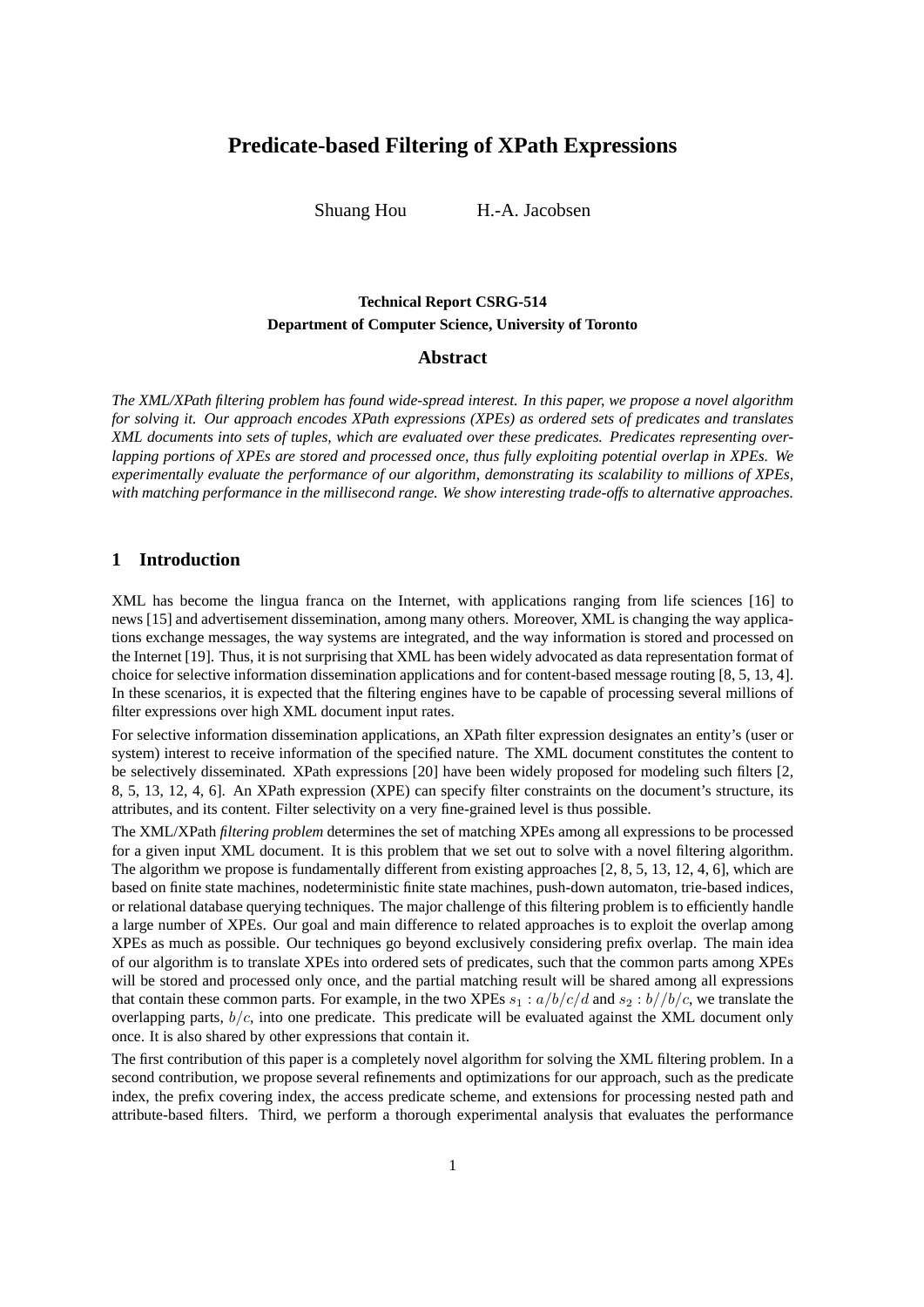of our algorithm under varying experimental conditions. We demonstrate the scalability of the algorithm to millions of XPEs, and present a detailed trade-off analysis against two alternative techniques from different categories of the solution space of the filtering problem.

The rest of this paper is organized as follows. Section 2 reviews related work. Section 3 presents our XPE encoding and XML encoding schemes. Section 4 presents our matching algorithm. Section 5 demonstrates the handling of path filters, both attribute-based filters and nested path filters. Section 6 presents a thorough experimental analysis and comparison to alternative approaches.

# **2 Related Work**

XML filtering and XML query processing have been widely studied. Much work exists on storing, retrieving and processing XML data through relational data management approaches [18, 11, 17]. Due to space limitations, we focus our discussion on the work that is most closely related to our approach, namely alternative approaches for XML/XPath filtering.

These alternative approaches can be broadly classified into automaton-based approaches and index-based approaches. Automaton-based approaches [2, 8, 12, 13] build an automaton based on the XPEs processed by the system. The transitions in the automaton are triggered by the tags of the XML document path being processed. XFilter [2] treats each XPE as a finite state machine. This approach is not able to adequately handle overlap, especially, prefix overlap between expressions. YFilter [9] extends XFilter by building a non-deterministic finite automaton (NFA) for all XPEs in the system. It honors common prefixes among expressions. Each final state of the NFA is associated with a list of expressions. The parsing of the XML document, one tag at a time, triggers the transitions in the NFA. Whenever a final state is reached, it means that the corresponding expressions are matched by the XML document processed. The difference between a traditional NFA and the YFilter data structure is that the execution of the YFilter NFA does not stop when the first final state is reached, but continues until all possible accepting states have been visited. Thus, the algorithm can determine all matching expressions stored in the NFA. The YFilter [9] paper demonstrates superior performance to XTrie [5], which is the reason we chose YFilter for our performance comparisons. Another automaton-based approach, XPush [13], lazily constructs a single deterministic pushdown automaton for XPEs in the system. A drawback of the approach for online selective information processing is the difficulty in adding or deleting queries from the automaton constructed.

The index-based algorithms [4, 5, 14] take advantage of precomputed schemes on either the XML documents or the XPath expressions. XTrie [5] proposes a trie-based index structure, which decomposes the XPEs to substrings that only contain parent-child operators. As a result, the processing of these common substrings among queries can be shared. Despite this sharing, YFilter [9] has been demonstrated to have better performance on certain workloads. Lakshman *et al.* [14] propose an index structure that manages XPEs for solving the filtering problem. The algorithms requires two passes over an XML document processed. Index-Filter [4] addresses the problem of obtaining *all matches* for each expression stored in the system. It answers multiple XML path queries by building indexes over the XML document elements either in a subcomputation stage or on the fly, which avoids processing large portions of the input document that are guaranteed not to be part of any match. The algorithm takes advantage of a prefix tree representation of the set of XML queries to share the computation during multiple evaluations. It is efficient especially in the case of large XML documents or set of documents. We have chosen Index-Filter in our performance comparison as a representative of index-based filtering schemes for solving the matching problem.

# **3 XPath and XML Encoding**

In this section, we motivate and describe the encoding of XPEs with a predicate calculus and the encoding of XML documents as sets of tuples. Our algorithm, described in the following section, efficiently evaluates the tuples over the predicates to determine the matching XPEs.

# **3.1 Basic Idea**

The basic idea underlying our encoding is to record the position information of each tag and the relative position information for each two adjacent tags in the XPEs and XML documents, respectively. From this we can determine whether the position information recorded for each XPE is matched by the position information represented in the current XML document.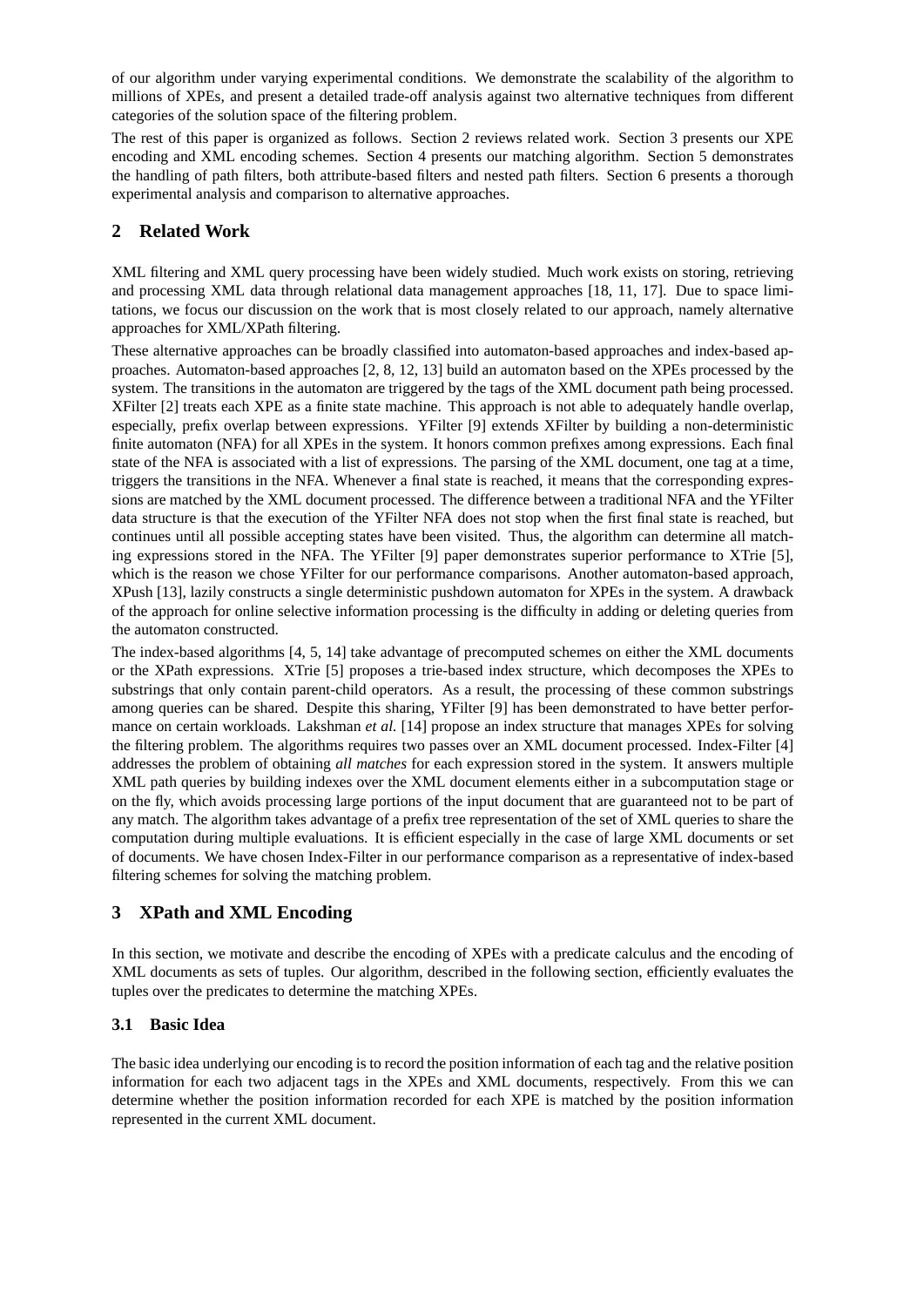Each XPE is translated into an *ordered set of predicates*, where each predicate is an (attribute, operator, value)– triple that expresses a constraint over the value of the attribute (i.e., the position of the tag). More formally, an XPE is described as  $s : (a_1, o_1, v_1) \mapsto (a_2, o_2, v_2) \mapsto ... \mapsto (a_n, o_n, v_n)$ , where  $a_i$  represents either a tag name variable or a pair of tag name variables,  $o_i$  represents a relational operator and " $\rightarrow$ " represents the sequence of predicates, that is,  $(a_{i-1}, o_{i-1}, v_{i-1})$  should be ahead of  $(a_i, o_i, v_i)$ . For example,  $a/*/b//c$  is translated to  $(d(p_a, p_b), =, 2) \rightarrow (d(p_b, p_c), \geq 1)$ , where each predicate encodes the relative position information of each two adjacent tags (the predicates will be discussed shortly.) The order-preserving requirement imposed by the sequencing of predicates is an essential part of our approach and will be clarified in the sequel.

In our approach, we use the common interpretation of an XML document as a tree of nodes and consider each path from the root node in this tree to a leaf node, separately.<sup>1</sup> These paths are "collected" in the parsing stage. In our implementation we use a SAX parser and extract one path at a time from the document. This path extraction adds a negligible amount of overhead, as we illustrate in our experiments. Thus, we decompose each XML document into a set of XML paths and each path is encoded as a set of (attribute-value)-pairs. where each pair is, either a single XML tag name,  $a_i$ , and its position value,  $v_i$ , in the document path, or a special attribute length representing the length of this XML path. For example, the XML path,  $e = (t_1, t_2, ..., t_n)$ , in our encoding is  $\{(\text{length}, n), (t_1, 1), (t_2, 2), ..., (t_n, n)\}$ . Further examples will follow in Section 3.3.

For each XML document, we evaluate all its XML paths against all XPEs in the system. An XPE is matched by a given XML document  $iff^2$  the evaluation of the XPE over the XML document is a non-empty set of nodes in the XML tree. Our data structure and algorithm exploit overlap in XPEs by storing and evaluating unique predicates only.

If any XPE,  $s_i$ , in the system is matched by any document path of an incoming XML document,  $D =$  $\{e_1, e_2, ..., e_n\}$ , we say the XPE is matched by this document. The objective of this matching semantic is to filter out XML documents matching any XPE stored in the system. Note that the XPEs,  $s_i$ , are single-path expressions in the following discussion. We will discuss the matching of nested path expressions in Section 5.

### **3.2 XPath Expression Encoding**

First, we present our predicate language for encoding XPE operators. In this section, we focus on parent-child operator  $\langle \cdot \rangle$ , wildcard operator  $(*)$ , and ancestor-descendant operator  $\langle \cdot \rangle$ . We then show how to represent entire XPEs in this language. We will discuss how to support attribute-based and nested path filters with our predicate language in Section 5. This extensibility demonstrates the principle for adding other XPath language support to our approach.

**Predicate Language**: We use an extensible predicate language to express constraints over the absolute and the relative position of tags in the XPEs. We define the following four types of predicates to represent absolute XPEs, relative XPEs, wildcards in XPEs, and //-operators. Later, we show how to extend this language to process attribute filters in XPEs and nested path filters.

**Absolute predicates**: The predicate,  $(p_t, op, v)$ , represents a constraint on the position of the tag, t, in the XPE. The operator, op, can be either  $=$  or  $\geq$ . For the equality operator, this predicate represents the absolute position of a tag in the absolute XPE (i.e., an XPE explicitly starting at the root element and not including descendant operators). For example, in the XPE,  $/ * /t_1$ , the predicate,  $(p_{t_1}, =, 2)$ , is used to represent the absolute position information of tag  $t_1$  in s. For the greater-than-or-equal operator, this predicate represents the tag, which appears after some descendant operator in the absolute XPE, or represents the first tag in the relative XPE, which is not a wildcard. For example, in the absolute XPE,  $/*//t_1$ ,  $(p_{t_1}, \ge 2)$  is used to represent the position information of tag  $t_1$ . In the relative XPE,  $*/+t_1$ , the predicate,  $(p_{t_1}, \geq, 3)$  is used to represent the position information of tag  $t_1$ .

**Relative predicates**: The predicate,  $(d(p_{t_1}, p_{t_2}), op, v)$ , represents a constraint between the relative position of the tag,  $t_2$ , with respect to the tag,  $t_1$ . The operator *op* can be either = or  $\geq$ . For the equality operator, this predicate represents tags in XPEs that are not linked by descendant operators. For example, for  $t_1$ /  $*$ / $t_2$ , the predicate,  $(d(p_{t_1}, p_{t_2}), =, 2)$  is used to represent the relative position information between the tag  $t_1$  and  $t_2$ . Note that the order between these tags in the path is important. The predicate  $(d(p_{t_1}, p_{t_2}), =, 2)$  indicates that the tag  $t_1$  should appear two location steps before the tag  $t_2$  in the XML path. For the greater-than-or-equal operator, this predicate represents tags that are linked by descendant operators. For example, in the XPE  $t_1//t_2$ , the predicate,  $(d(p_{t_1}, p_{t_2}), \geq, 1)$  expresses that the tag,  $t_1$ , must appear more than one location step before the

 ${}^{1}$ For processing nested path filters, we need to keep state between processing different paths, as we illustrate in Section 5.

<sup>&</sup>lt;sup>2</sup>We will use the notation *iff* to mean "if and only if" in this paper.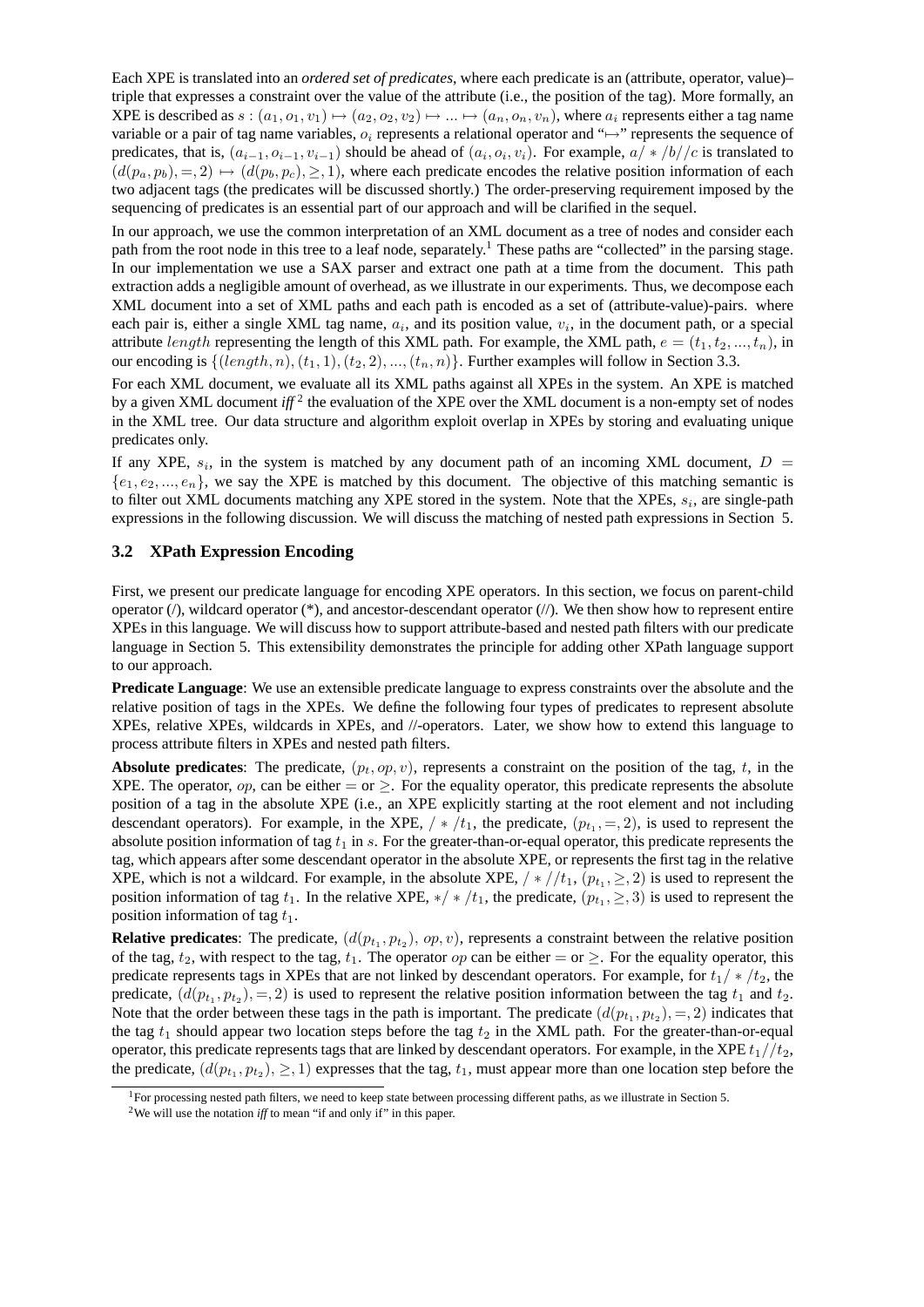tag,  $t_2$ , in any matching document path.

**End-of-path predicates**: The predicate,  $(p_t^+, \geq, v)$ , represents a constraint on the position of the tag, t, relative to the end of the XML path. It is for those tags in the absolute or relative XPE, which are followed by wildcards only. For example, for  $/t_1$  / \* /\*, not only do we need the predicate,  $(p_{t_1}, =, 1)$ , to represent the position constraint of tag,  $t_1$ , we also need the predicate,  $(p_{t_1}^{\perp}, \ge 2)$ , to represent the position constraint of this tag relative to the end of the XML path. There must be two or more tags following  $t_1$  in a matching XML path to satisfy the expression.

**Length-of-expression predicates**: The predicate,  $(lenath, > v)$ , is a special predicate, which does not refer to any tag names and their positions, but to the length of the XPE. It represents a constraint on the length of the XML path. It is for those XPEs that contain only wildcards. For example, the XPE,  $s_1$ : / \* / \*, is translated into (length,  $\geq$ , 3), which indicates that all XML paths containing enough tags will match this XPE. Note that the expression  $s_2 : */ * \nightharpoonup *$  has the same mapping, since both of them actually require that the length of the XML path is at least 3. We do not distinguish these two kinds of expressions in this paper, since no distinction is required to satisfy the matching semantic we set out to solve (i.e., any document path of length at least 3 will correctly match both expressions.)

**Mapping XPEs to Predicates**: This section illustrates, first, through various examples and then generically how different XPEs are translated to the ordered sets of predicates of the types defined in the previous section. These predicates record the position information of the first non-wildcarded location step and the relative position information between every two adjacent tags. The objective is to record just enough information to uniquely represent each XPE. The mapping also honors overlap between different XPEs and represents overlapping parts of expressions with the same predicates. Our algorithm only stores and processes unique predicates once, thus leveraging the overlap in expressions.

**Simple XPEs**: A simple XPE only contains parent-child operators. It is represented with absolute and relative predicates as illustrated below.

| <b>XPE</b>            | <b>Ordered predicates</b>                                                     |  |
|-----------------------|-------------------------------------------------------------------------------|--|
| $s_1$ : $\frac{a}{b}$ | $(p_a, =, 1) \mapsto (d(p_a, p_b), =, 1) \mapsto (d(p_b, p_b), =, 1)$         |  |
| $s_2 : a$             | $(p_a, \geq, 1)$                                                              |  |
| $s_3 : a/a/b/c$       | $(d(p_a, p_a), =, 1) \mapsto (d(p_a, p_b), =, 1) \mapsto (d(p_b, p_c), =, 1)$ |  |

For  $s_3$ , we do not need the predicate  $(p_a, \ge 1)$  for the first tag, a, since other predicates already indicate that the constraint on the position of the first tag should be at least 1. Note, for certain XPEs alternative encodings come to mind. However, it is these encodings here for which we can prove the correctness of encodings and matching algorithm in Appendix A.

The *general absolute XPE*,  $/t_1/t_2/\dots/t_{n-1}/t_n$ , is encoded as  $(p_{t_1},=,1) \mapsto (d(p_{t_1}, p_{t_2}),=,1) \mapsto \dots \mapsto$  $(d(p_{t_{n-1}}, p_{t_n}), =, 1)$ . The *general relative XPE*,  $t_1/t_2/\ldots/t_{n-1}/t_n$ , is encoded as  $(d(p_{t_1}, p_{t_2}), =, 1) \mapsto \ldots \mapsto$  $(d(p_{t_{n-1}}, p_{t_n}), =, 1).$ 

**Wildcards in XPEs**: Wildcards can appear at the beginning, the middle and the end of an XPE. In our encoding of XPEs with wildcards, we simply bypass the wildcarded location steps as illustrated below.

| XPE                         | <b>Ordered predicates</b>                                                  |
|-----------------------------|----------------------------------------------------------------------------|
| $s_4$ : $/a$ / * / * /b     | $(p_a, =, 1) \mapsto (d(p_a, p_b), =, 3)$                                  |
| $s_5$ : $\frac{a}{b}$ * /*  | $(p_a, =, 1) \mapsto (d(p_a, p_b), =, 1) \mapsto (p_b^{\dagger}, \geq, 2)$ |
| $s_6$ : $\frac{1}{2}$ /a/b  | $(p_a, =, 2) \mapsto (d(p_a, p_b), =, 1)$                                  |
| $s_7$ : $/*$ $/*$ $/*$ $/*$ | (lenqth, > 4)                                                              |
| $s_8: a/b/*$ /*             | $(d(p_a, p_b), =, 1) \mapsto (p_b^{\dagger}, \geq, 2)$                     |
| $s_9:*/*/a/*b$              | $(p_a, \geq, 3) \mapsto (d(p_a, p_b), =, 2)$                               |
| $s_{10}: a/* /* /b/c$       | $(d(p_a, p_b), =, 3) \mapsto (d(p_b, p_c), =, 1)$                          |
| $s_{11}:*/*/*/*/$           | (lenqth, > 4)                                                              |

In the expression,  $s_9$ , we need the predicate  $(p_a, \geq 3)$  to represent the position constraint of tag, a, since the other predicates do not represent any position information for the first non-wildcarded location step.

The *general absolute XPE*,  $/$  \*  $/.../$  \*  $/t_1/.../t_i/$  \*  $/.../$  \*  $/t_{i+1}/.../t_n/$  \*  $/.../$  \*, is encoded as  $(p_{t_1}, =, m_1) \mapsto$  $(d(p_{t_1}, p_{t_2}), =, 1) \mapsto \dots \mapsto (d(p_{t_{i-1}}, p_{t_i}), =, 1) \mapsto (d(p_{t_i}, p_{t_{i+1}}), =, m_2) \mapsto \dots \mapsto (d(p_{t_{n-1}}, p_{t_n}), =, 1) \mapsto$  $(p_{t_n}^+, \ge, m_3)$ , where  $m_1, m_2$  and  $m_3$  are consecutive wildcards appearing at the beginning, middle and end of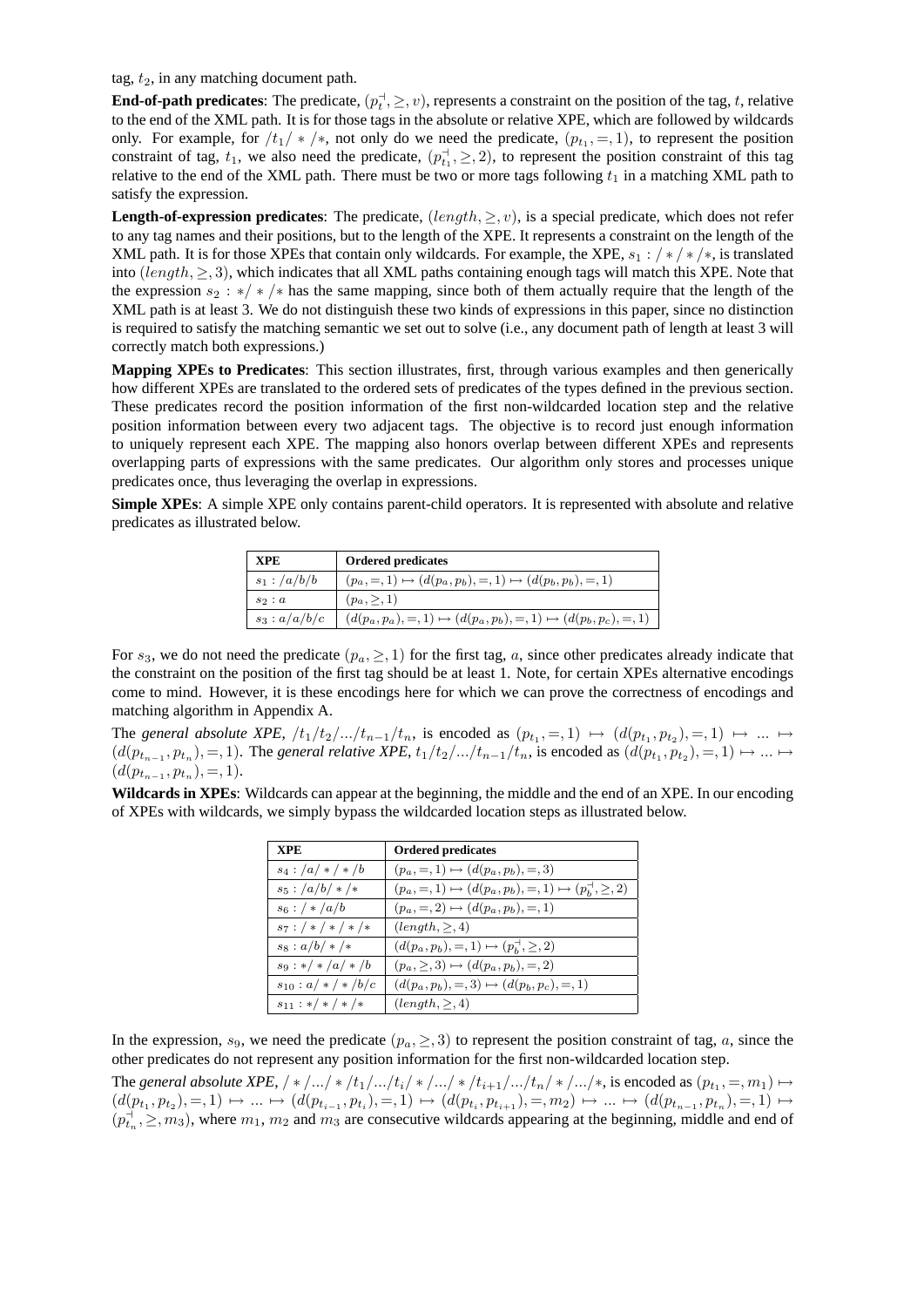the XPE, respectively. The mapping for a *general relative XPE* with wildcards is similar, except that the first predicate is replaced by the predicate,  $(p_{t_1}, \geq, m_1)$ .

**Descendant operator in XPEs**: Descendant operators indicate that there are more than one location step between two tags as illustrated below.

| <b>XPE</b>                 | <b>Ordered predicates</b>                                                                                    |
|----------------------------|--------------------------------------------------------------------------------------------------------------|
| $s_{12}$ : $\frac{a}{b/c}$ | $(p_a, =, 1) \mapsto (d(p_a, p_b), \geq, 1) \mapsto (d(p_b, p_c), =, 1)$                                     |
| $s_{13}$ : $/*$ /b//c/*    | $(p_b, =, 2) \mapsto (d(p_b, p_c), \geq, 1) \mapsto (p_c^{\dagger}, \geq, 1)$                                |
| $s_{14}: a/b//c$           | $(d(p_a, p_b), =, 1) \mapsto (d(p_b, p_c), \geq, 1)$                                                         |
| $s_{15}:*/a/*/b//c/*/*$    | $(p_a, \geq, 2) \mapsto (d(p_a, p_b), =, 2) \mapsto (d(p_b, p_c), \geq, 1) \mapsto (p_c^{\dagger}, \geq, 2)$ |

The *general form of an absolute XPE* with descendant operator(s),  $/t_1/.../t_i/t_{i+1}/.../t_n$ , is encoded as  $(p_{t_1},=,1) \mapsto (d(p_{t_1},p_{t_2}),=,1) \mapsto \ldots \mapsto (d(p_{t_{i-1}},p_{t_i}),=,1) \mapsto (d(p_{t_i},p_{t_{i+1}}),\geq,1) \mapsto \ldots \mapsto (d(p_{t_{n-1}},p_{t_n}),=,1) \mapsto (d(p_{t_n},p_{t_n}),\geq,1) \mapsto \ldots \mapsto (d(p_{t_n-1},p_{t_n}),\geq,1) \mapsto (d(p_{t_n},p_{t_n}),\geq,1) \mapsto (d(p_{t_n},p_{t_n}),\geq,1) \mapsto (d(p_{t_n},p_{t_n}),\$ , 1), where the descendant operator can appear at any location step of the XPE one or more than one time. The encoding for the *general relative XPE* with descendant operators is the same, except for missing first predicate.

As a result, the common part among the XPEs are mapped to the same one or several predicates, which will be stored and evaluated only once during the matching. For example,  $a/b$  is translated into only one predicate  $(d(p_a, p_b), = 1)$  in the above examples in spite of the position it appears in the XPEs.

It is important to note that our mapping is not predicate-order invariant. That is, the order of predicates can not be changed because different tags may have the same name, and "→" determines the sequence of predicates appearing in the mapping, which is the reason for the use of an ordered set, rather than a traditional set in our formalization. For example,  $(d(p_a, p_c), =, 1) \mapsto (d(p_c, p_a), =, 2) \mapsto (d(p_a, p_c), \geq, 1)$  is used to represent the XPE,  $s_1 : a/c \neq a//c$ , where the first tag, a, and the third tag, a, are different tags but have the same name. We identify them by looking at  $(d(p_a, p_c), = 1)$  and  $(d(p_a, p_c), \ge 1)$ , which indicate that the first tag, a, is followed by tag,  $/c$ , and another tag, a, is followed by  $//c$ . If we change the order of these two predicates, say  $(d(p_a, p_c), \geq 1) \mapsto (d(p_c, p_a), = 2) \mapsto (d(p_a, p_c), = 1)$ , another XPE,  $s_2 : a//c/* /a/c$ , is represented. That is, we use the order of these predicates to represent the sequence of tags appearing in the expression.

#### **3.3 XML Document Encoding**

An XML document, D, consists of a number of document paths,  $D = (e_1, e_2, \ldots, e_n)$ . Each document path,  $e_i = (t_1, t_2, ..., t_n)$ , consists of a sequence of tag names,  $t_i$ , optional attributes and corresponding values, and the content associated with each tag. For simplicity we only refer to the tag names in the above formalization.

The intuition behind our document path encoding is that we translate each XML document path to a set of (attribute, value)–pairs, which are evaluated against the XPE predicates.

Our encoding records the information of the path length and the position of each tag in the document path. We translate each XML document path,  $e = (t_1, t_2, ..., t_n)$ , to the following set of tuples:

$$
(length, n), (t_1, 1), (t_2, 2), ..., (t_n, n)
$$

where  $(length, n)$  represents the length of the XML path, which is required to evaluate the predicates  $(p_t^+, \geq, v)$ and  $(length, \geq, v)$ . The pair  $(t_i, i)$  determines that the position of tag  $t_i$  is i in this path. This is required to evaluate the predicates  $(p_{t_i}, op, v)$  and  $(p_{t_i}^{\perp}, \geq, v)$ . In order to evaluate the predicate  $(d(p_{t_i}, p_{t_j}), op, v)$ , two pairs,  $(t_i, i)$  and  $(t_j, j)$ , are required at the same time to determine the distance between tag  $t_i$  and  $t_j$ . The interpretation as (attribute, value)–pairs derives from the fact that "length" and the tag name are attribute designators. The range of the value is  $[1, n]$  (*n* is the length of the XML path). We refer to this set of (attribute, value)–pairs for each document path as *publication*. Based on this encoding, all predicates are evaluated against each tuple or a pair of tuples in the publication according to a set of predefined rules for predicate matching.

In our encoding, we distinguish the case of different tags with the same name occurring in the same XML document path. Each tag is annotated with an *occurrence number*, for that purpose, which counts the number of times this tag was already present in this path.

**Example 1**: Consider the path,  $e = (a, b, c, a, b, c)$ , which is annotated with superscripted occurrence numbers,  $e = (a^1, b^1, c^1, a^2, b^2, c^2)$ . It is translated into the following publication:

 $(length, 6), (a<sup>1</sup>, 1), (b<sup>1</sup>, 2), (c<sup>1</sup>, 3), (a<sup>2</sup>, 4), (b<sup>2</sup>, 5), (c<sup>2</sup>, 6)$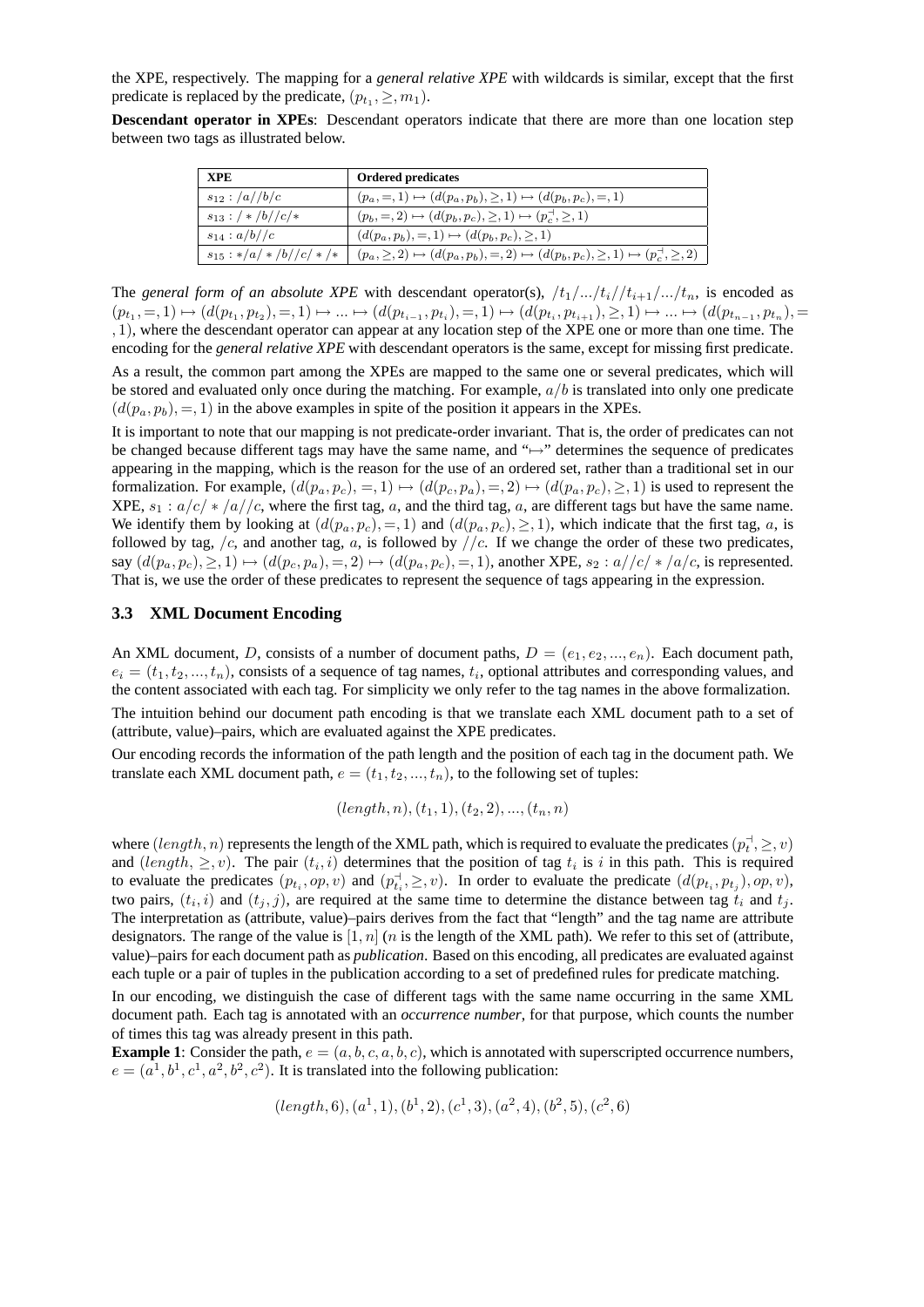where  $(a^2, 4)$  indicates that the second occurring a in this document path is at position 4. This encoding is built in the XML document parsing stage and does not require additional processing, except for collecting the occurrence numbers for each tag appearing in the current path. In our implementation this is based on a hash-table that keeps track of the already for the current path seen tag names.

# **4 Matching Algorithm**

In this section, we discuss the matching algorithm. It has two stages. First, the predicate matching stage determines all matching predicates and, second, the XPath expression matching stage. The latter stage computes the matching XPEs based on the matching predicate information determined in the first stage. We discuss both stages in turn. The interested reader is referred to Appendix A for proving the correctness of our matching algorithm based on above encoding.

# **4.1 Predicate Matching**

### **4.1.1 Predicate Evaluation**

Each of the four predicates is evaluated over a document path according to the following rules.

**Absolute predicates**: The predicate,  $(p_t, op, v)$ , is matched by a given tuple *iff* the tuple is  $(t, v')$ , and it satisfies the relation  $v'$  op  $v$ .

**Relative predicates**: The predicate,  $(d(p_{t_1}, p_{t_2}), op, v)$ , is matched by a given pair of tuples *iff* the tuples are  $(t_1, v_1)$ ,  $(t_2, v_2)$ , and they satisfy the relation  $(v_2 - v_1)$  op v. For example, given tuples  $(a, 2)$  and  $(b, 6)$ ,  $(d(p_a, p_b), =, 2)$  is not matched since  $6 - 2 = 2$  does not hold.

**End-of-path predicates**: The predicate,  $(p_t^+, \geq, v)$ , is matched by a given tuple *iff* the tuple is  $(t, v')$ , and it satisfies the relation  $l - v' \ge v$  (*l* is the length value).

**Length-of-expression predicates**: The predicate,  $(lenath, \geq, v)$ , is matched by a given tuple *iff* the tuple is  $(length, v')$ , and it satisfies the relation  $v' \geq v$ .

For each tuple in a publication (i.e., document path), we record the matching predicates and the occurrence number of the tag associated with each match. Both are used to determine the matching XPEs in the second stage of the algorithm.

| .          |                          |                                      |  |
|------------|--------------------------|--------------------------------------|--|
| <b>XPE</b> | <b>Predicates</b>        | <b>Matching Results</b>              |  |
|            | $(d(p_a, p_b), \geq, 1)$ | $(a^1, b^1), (a^1, b^2), (a^2, b^2)$ |  |
| a//b/c     | $(d(p_b, p_c), =, 1)$    | $({\bf b}^1,{\bf c}^1), (b^2,c^2)$   |  |
|            | $(d(p_c, p_b), \geq, 1)$ | $(c^1, b^2)$                         |  |
| c//b//a    | $(d(p_b, p_a), \geq, 1)$ | $(b^{1}, a^{2})$                     |  |

**Table 1. Predicate Matching Result**

**Example 2**: Considering the XML path from Example 1 and the two XPEs:  $a//b/c$  and  $c//b/a$ , the individual predicate matching results are shown in Table 1. For expression  $a//b/c$ , which translates to  $(d(p_a, p_b), \geq, 1) \mapsto$  $(d(p_b, p_c), = 1)$ , each predicate with its corresponding matching results is shown. The combination of two boldface matching results is one of the true matches for  $a//b/c$ . From these results, it can be seen that not all combinations of the predicate matching results constitutes a true XPE match. For example, predicate matching results  $(a^1, b^2)$  and  $(b^1, c^1)$  are not a true XPE match, since the occurrence numbers (i.e., superscripts) indicate that the first predicate is matched by the second b in the XML path, while the second predicate is matched by the first  $b$  in the path. The same situation occurs in the other expression, which indicates that there is no match for c//b//a. The *occurrence determination* algorithm, described in Section 4.2.1, will determine whether at least one true match exists, among the individual predicate matching results, or not for each XPE.

# **4.1.2 Predicate Index**

We maintain a predicate index that manages distinct predicates through multiple stages of hashtables. Suppose that we have two XPEs,  $/a$ /∗/c and \*/a/\*/c/\*/\*/\*, the common part  $a$ /\*/c is represented as  $(d(p_a, p_c) = 0)$ and only stored once in our predicate index, as shown in Figure 1. All predicates are managed in the first stage of the index according to their type. For absolute predicates, i.e.,  $(p_t, op, v)$ , we form hash keys by using the tag name to access a separate array per operator that stores predicate identifiers (pids). Each array is indexed by the predicate's value. The length of the array depends on the maximum length of the XPEs supported by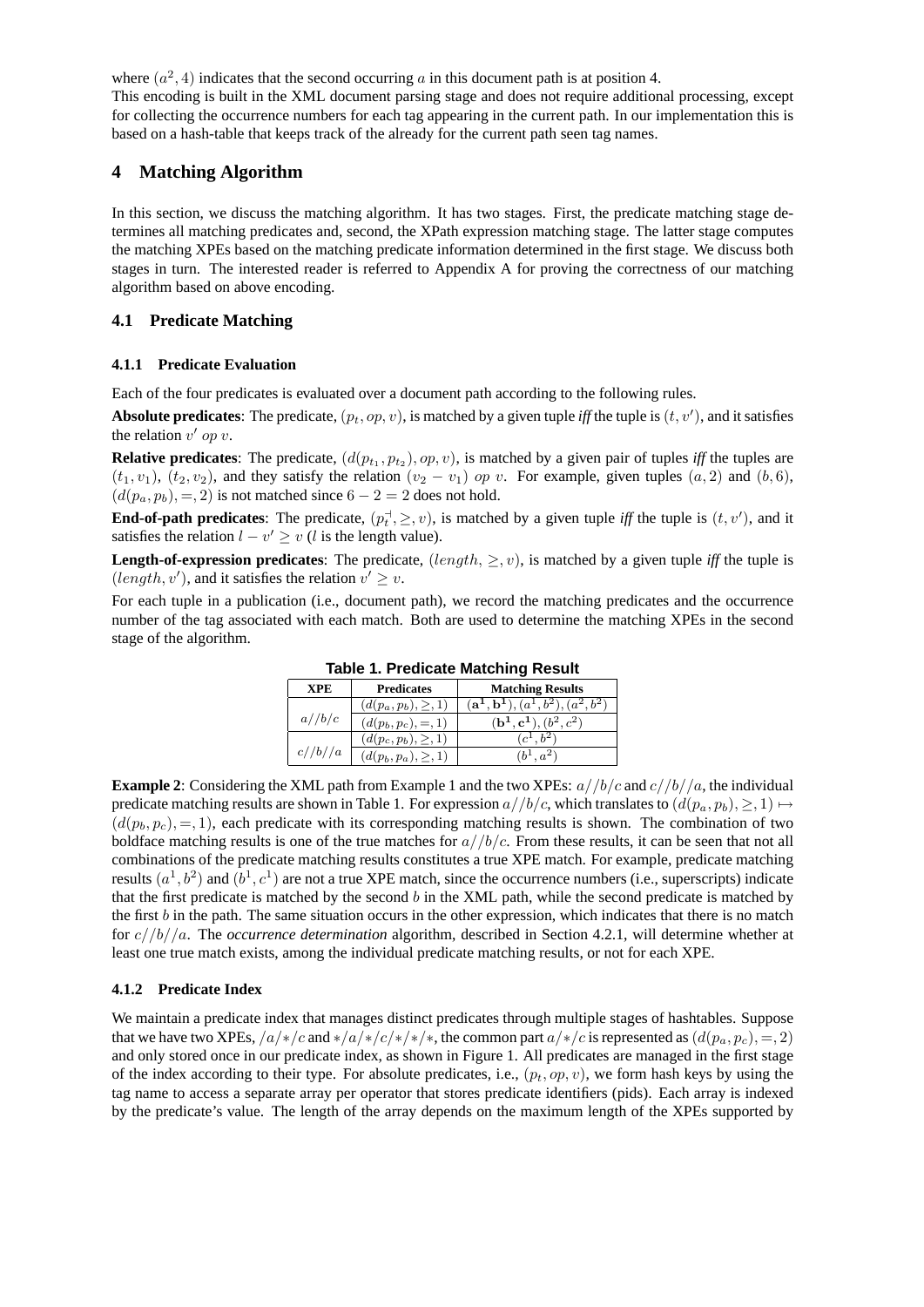the system. For relative predicates, i.e.,  $(d(p_{t_1}, p_{t_2}), op, v)$ , we form a first-level hash key with the first tag and a second-level hash key with the second tag. The first-level hashtable indexes into a second-level table, which indexes into the same structure as the table for managing absolute predicates. For end-of-path predicates, i.e.,  $(p_t^+, \geq, v)$ , we form a hash key based on the tag and manage one array per tag that keeps track of all predicates of this type. For length-of-path predicates, i.e.,  $(length, \geq, v)$ , we only keep an array and do not need additional keys since *length* and  $\geq$  are fixed.



### **Figure 1. Predicate Index**

A predicate is inserted into the index by hashing on tag name(s) and indexing into the corresponding array with the predicate value. If a pid is found, it is returned, indicating that the exact same predicate is already stored in the system, otherwise a new pid is created for this predicate and stored at the indexed location in the array.

Based on predicate matching rules defined in Section 4.1.1, the predicate matching is straightforward by using the predicate index. For absolute predicates, given each tuple in the document path, a matching predicate is identified by checking for existing pids in the associated array at the index position identified by the value in this tuple (for equality predicates) and at all index positions in the array larger than this value (for greater-thanor-equal predicates). For end-of-path and length-of-expression predicates, the evaluation is similar except that the length of document path is applied. For relative predicates, the evaluation must correlate a pair of tuples and the index position is identified by the difference of the positions of the second-level and first-level tags in the document path.

# **4.2 XPath Expression Matching**

The previous predicate matching stage results in a set of matched predicates. For each predicate we record matching occurrences, i.e., an occurrence number of the tag that matches the predicate. From this information we compute the matching XPEs. In this section, we first present the algorithm that, based on the matching occurrences of predicates of an XPE, determines whether the expression is matched. We then explore two optimized organizations of XPE predicates to more efficiently identify matching candidates.

### **4.2.1 Determining a Matching Expression**

This section describes how to determine a matching XPE from the matching occurrence information of its constituent predicates. An XPE, s, is the ordered set of predicates,  $s = pre_1 \mapsto pre_2 \mapsto ... \mapsto pre_n$ . The predicate matching result for the predicate over one tag and two tags is the set of occurrence numbers and occurrence number pairs, respectively. In our notation (and implementation) we omit the tag names and only keep track of occurrence numbers, as tag information is no longer needed. For example, in Table 1, the predicate matching occurrence results for expression,  $a//b/c$  are  $\{(1, 1), (1, 2), (2, 2)\} \rightarrow \{(1, 1), (2, 2)\}$ . Here, the first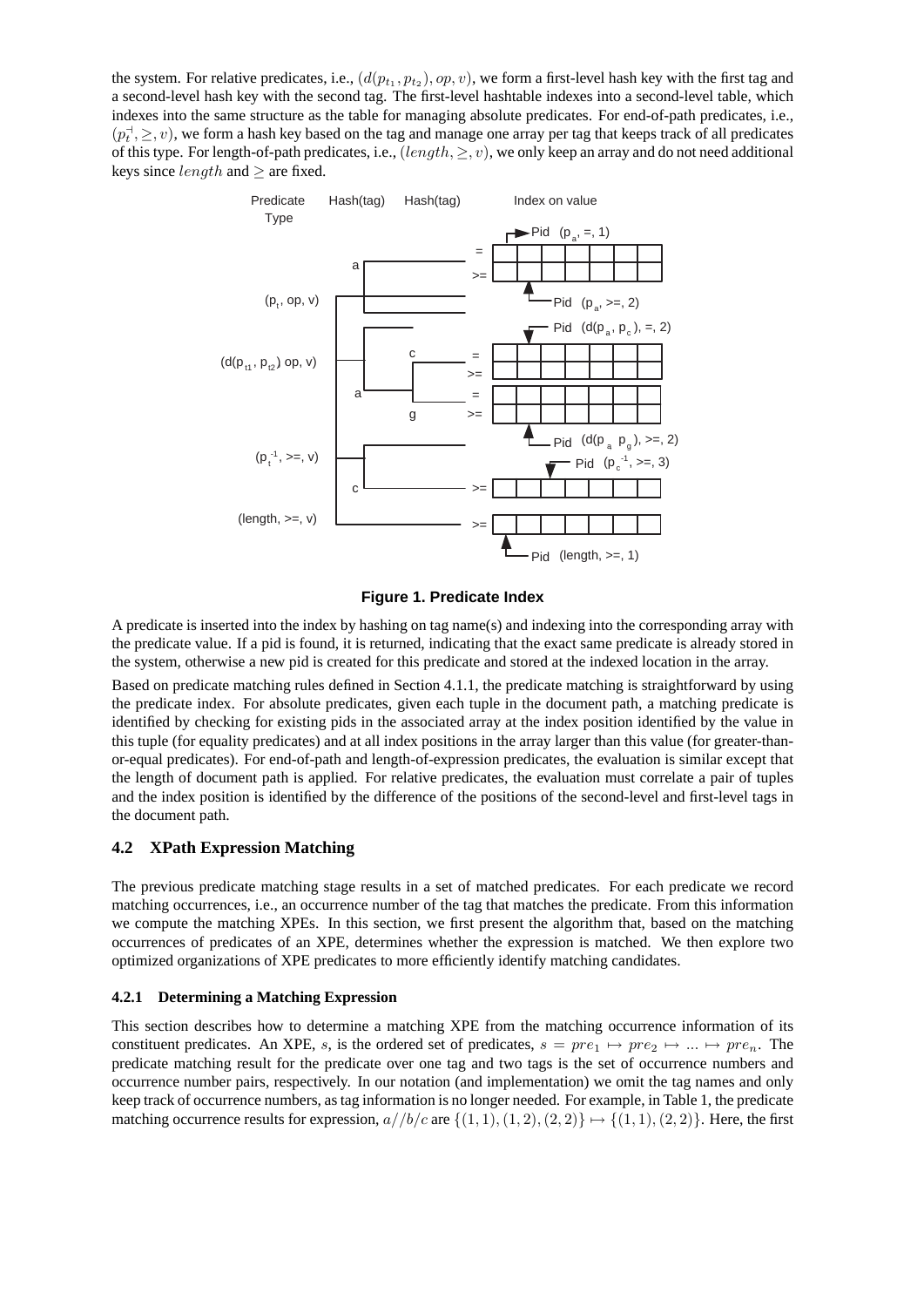tuple (1, 1) specifies that the first predicate of  $a//b/c$  is matched by the first tag, a, and the first tag, b, in the document path. The second tuple (1, 1) specifies that the second predicate of  $a//b/c$  is matched by the first tag,  $b$ , and the first tag,  $c$ , in the XML document path. Not each combination of matching occurrence results of predicates are a true match (see Example 2). The combination is a true match if and only if the second occurrence number of  $pre_{i-1}$  is the same as the first occurrence number of  $pre_i$  (2  $\le i \le n$ ). A correct combination has the following format:  $(o_1^1, o_2^1), (o_1^2, o_2^2), ..., (o_1^n, o_2^n)$ , where  $(o_1^i, o_2^i)$  is selected from the predicate matching results of  $pre_i$ , and  $o_2^{i-1} = o_1^i$  holds for each  $i$   $(2 \le i \le n)$ .

Depending on the predicate type, a matching occurrence result has one or two values, i.e., one per tag name variable in the predicate. In our notation, to simplify the discussion, we duplicate the occurrence result, if only one value is present. For relative predicates, two different values are required and cannot be avoided (i.e., one per matching tag name variable in the document path.)

The problem of finding a sequence of occurrence numbers is a constraint satisfaction problem [7], where the constraints are  $o_2^{i-1} = o_1^i$  for each  $i$   $(2 \le i \le n)$ . We use a backtracking algorithm [7, 3] to solve this constraint satisfaction problem. Our algorithm is shown in Algorithm 1.

**Algorithm 1** Occurrence Determination Algorithm

```
Require: the ordered matching results R = \{R_1, R_2, ..., R_n\}Ensure: match or noMatch
 1: current \leftarrow 1, step \leftarrow 1, back \leftarrow false2: for each R_i \in R do
 3: if R_i = \emptyset then
 4: return noMatch
 5: end if
 6: end for
  7: R'_1 \leftarrow R_1, select one pair (o_1, o_2) from R'_1 and then delete it from R'_1, p_{current} \leftarrow (o_1, o_2)8: while true do
 9: if back = false then
10: if current = n then
11: return match
12: else
 13: current + +, step \leftarrow current, and R'_{current} \leftarrow R_{current}(o_2)14: end if
15: end if
 16: if R'_{current} \neq \emptyset then
 17: select one pair (o_1, o_2) from R'_{current}, and remove it from R'_{current}, p_{current} \leftarrow (o_1, o_2), back \leftarrow false18: else
19: step - -20: while R'_{step} = \emptyset and step \neq 0 do
21: step
22: end while
23: if step = 0 then<br>24: return noMatcl
            24: return noMatch
25: else
26: current \leftarrow step, back \leftarrow true
27: end if
28: end if
29: end while
```
The input to the algorithm are predicate matching results,  $R = \{R_1, R_2, ..., R_n\}$ , for the given XPE, in correct order, where  $R_i$  is the predicate matching result for  $pre_i$ . The algorithm exits with *match* if it finds a correct match, and returns *noMatch* if it finds no matching combination. The algorithm works by traversing the space of partial matching solutions (i.e., sequences of matching occurrence numbers) in a depth-first manner and prunes the search space by ruling out discontinuing occurrences (i.e., occurrences such as  $(1, 1)$  and  $(2, 3)$ , for instance, which do not constitute matching candidates.) The algorithm stops as a matching sequence is found. Were we to continue the algorithm, all possible matches would be found. To implement the specified matching semantic we only need to determine one match, not all possible matches.

We now discuss the algorithm in detail. The variables, initialized in line 1 are *current* representing the current predicate, step representing the backtracking depth of the algorithm, and back a flag to record the algorithm's "direction" — forward or backward. The algorithm immediately returns *noMatch* if there is any predicate without matching result among the input (line 2). Next, the algorithm (randomly) selects one pair,  $(o_1, o_2)$ , from  $R'_1$ , removes it, and lets  $R'_1$  be the set of available pairs for  $pre_1$  (line 3). Then the algorithm selects all pairs, whose first occurrence number is  $o_2$ , from  $R_2$ , and stores these pairs in  $R'_2$ . If  $R'_2$  is  $\emptyset$ , then this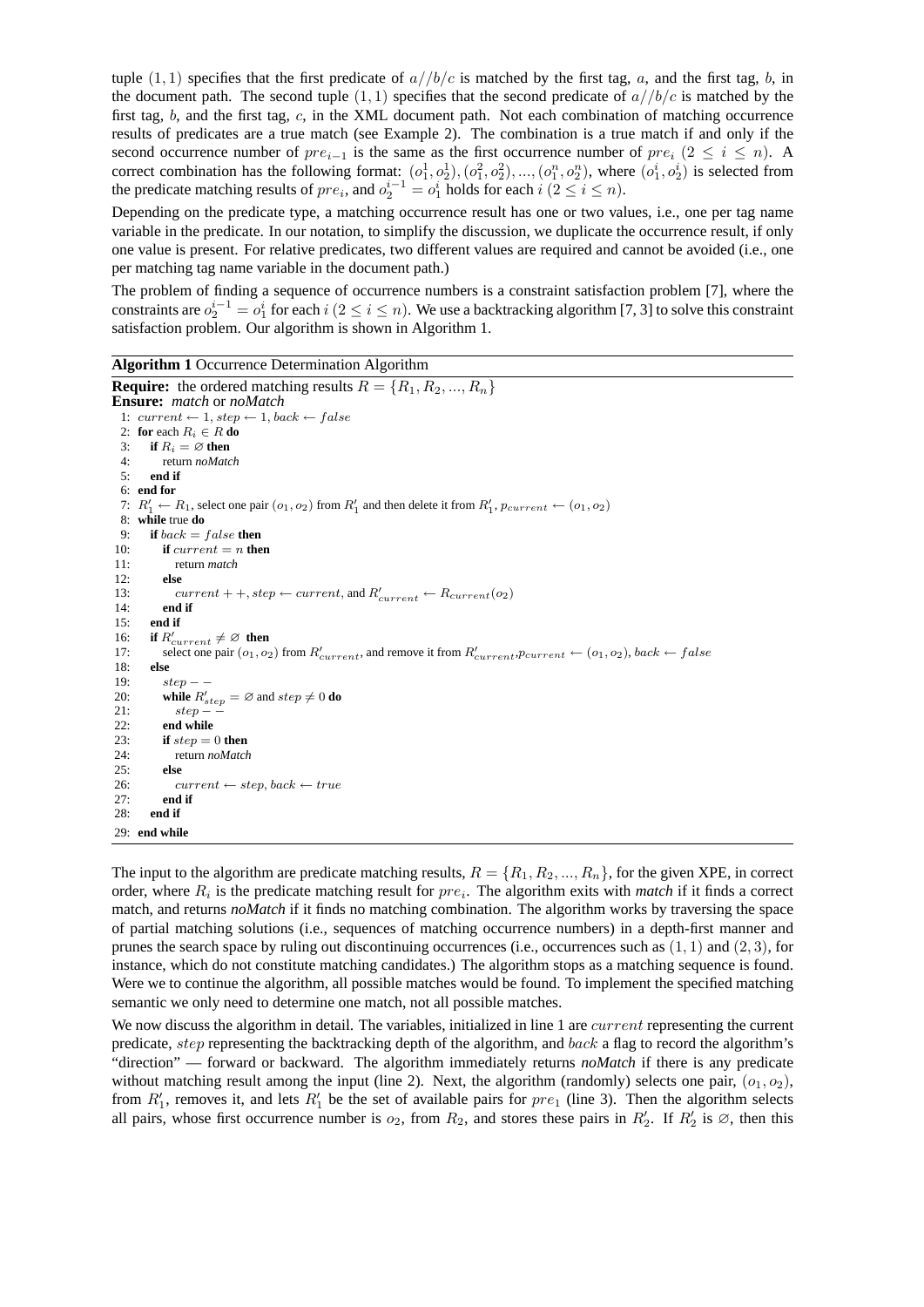indicates that no correct combination could start with  $(o_1, o_2)$ , therefore, we have to select another occurrence number pair from  $R'_1$ . This step continues for all i. That is, select one pair,  $(o_1^i, o_2^i)$ , from  $R'_i$ , which is the current selected pair for  $pre_i$ , and removes it from  $R'_i$  (line 8). We build  $R'_{i+1}$  by selecting pairs, whose first occurrence number is  $o_2^i$ , from  $R_{i+1}$ .  $R'_{i+1}$  is the set of available matching results for  $pre_{i+1}$  (line 7). If  $R'_{i+1} = \emptyset$ , then there is no correct choice for currently selected occurrence numbers,  $(o_1^i, o_2^i)$ . We, therefore, backtrack to *i*, chose the next available,  $(o_1^i, o_2^i)$ , if  $R'_i \neq \emptyset$ . The algorithm returns *match* as the first  $(o_1^n, o_2^n)$ (line 6) is found, and returns *noMatch*, if  $R'_1$  is  $\emptyset$  (line 10).

#### **4.2.2 Optimized Expression Organizations**

The objective is to apply the occurrence determination algorithm as few times as possible. The algorithm does not have to be applied, if for a given XPE, one or more of its predicates is not satisfied. The algorithm does not have to be applied either, if we have established that an expression subsuming other expressions is satisfied, since the subsumed expressions will be satisfied as well. In this section, we exploit these observations to more advantageously organize the XPE predicates managed by our algorithm.

For two XPEs  $s_1$  and  $s_2$ , we say that  $s_1$  *covers*  $s_2$  if and only if all publications that match  $s_2$  also match  $s_1$ . As a result, if we know  $s_2$  is matched by a publication, then we can draw the conclusion that  $s_1$  is also matched by this publication without further evaluating it. That is,  $s_1$  is subsumed by  $s_2$ . We find that XPEs, where one constitutes a prefix of the other one, are in a covering relation. Suppose that for two XPEs,  $s_1 : pre_1 \mapsto pre_2 \mapsto$ , ...,  $\mapsto pre_m$  and  $s_2: pre_1 \mapsto pre_2 \mapsto \ldots \mapsto pre_n(1 \le m \le n)$ , then,  $s_1$  is the prefix of  $s_2$ . If one publication matches  $s<sub>2</sub>$ , the occurrence determination algorithm will satisfy it, which indicates that there exists at least one correct combination,  $(o_1^1, o_2^1), (o_1^2, o_2^2), ..., (o_1^n, o_2^n)$ . As a result, the occurrence determination algorithm for  $s_1$ will return a match as result as well, since there exists at least the combination,  $(o_1^1, o_2^1), (o_1^2, o_2^2), ..., (o_1^m, o_2^m)$ . That is, this publication also matches  $s_1$ . Therefore, we do not need to evaluate  $s_1$ , since  $s_1$  covers  $s_2$ . Note, the covering relation also holds, if for two expressions, one constitutes a suffix or a contained expression of the other one. We exploit prefix-covering relation in this paper and postpone others to future work.



**Figure 2. Fragment of XPE Index**

We use an XPE data structure that takes advantage of this prefix-covering relation among expressions. A fragment of our data structure representing expressions starting with  $pre_1$  is shown in Figure 2. Expressions are indexed by their predicates. In the figure, we designate entire XPEs through marking the final predicate with XPE identifiers (sids). For example,  $s_2 : pre_1 \mapsto pre_2 \mapsto pre_3 \mapsto pre_4$  represents an XPE.  $s_1$  is a prefix of  $s_2$ , which indicates that  $s_2$  covers  $s_1$ . Thus, we do not need to evaluate  $s_1$  given a publication that satisfies  $s<sub>2</sub>$ . The strategy in processing expressions in the final stage of our algorithm is to evaluate expressions that cover the most number of expressions first. In our current implementation we approximate this through selecting the longest expression first, deferring more refined heuristics to future work.

To reduce the number of times the occurrence determination algorithm is run, we consider a further optimized XPE layout. This is based on the observation that for a set of expressions that share common predicates, if the common predicates are not satisfied, all expressions do not need to be evaluated, since all of them will be false anyway. We refer to these common predicates as *access predicates*. In our approach, we cluster all expressions by their first predicate. More refined clustering schemes are imaginable. Also, better ways of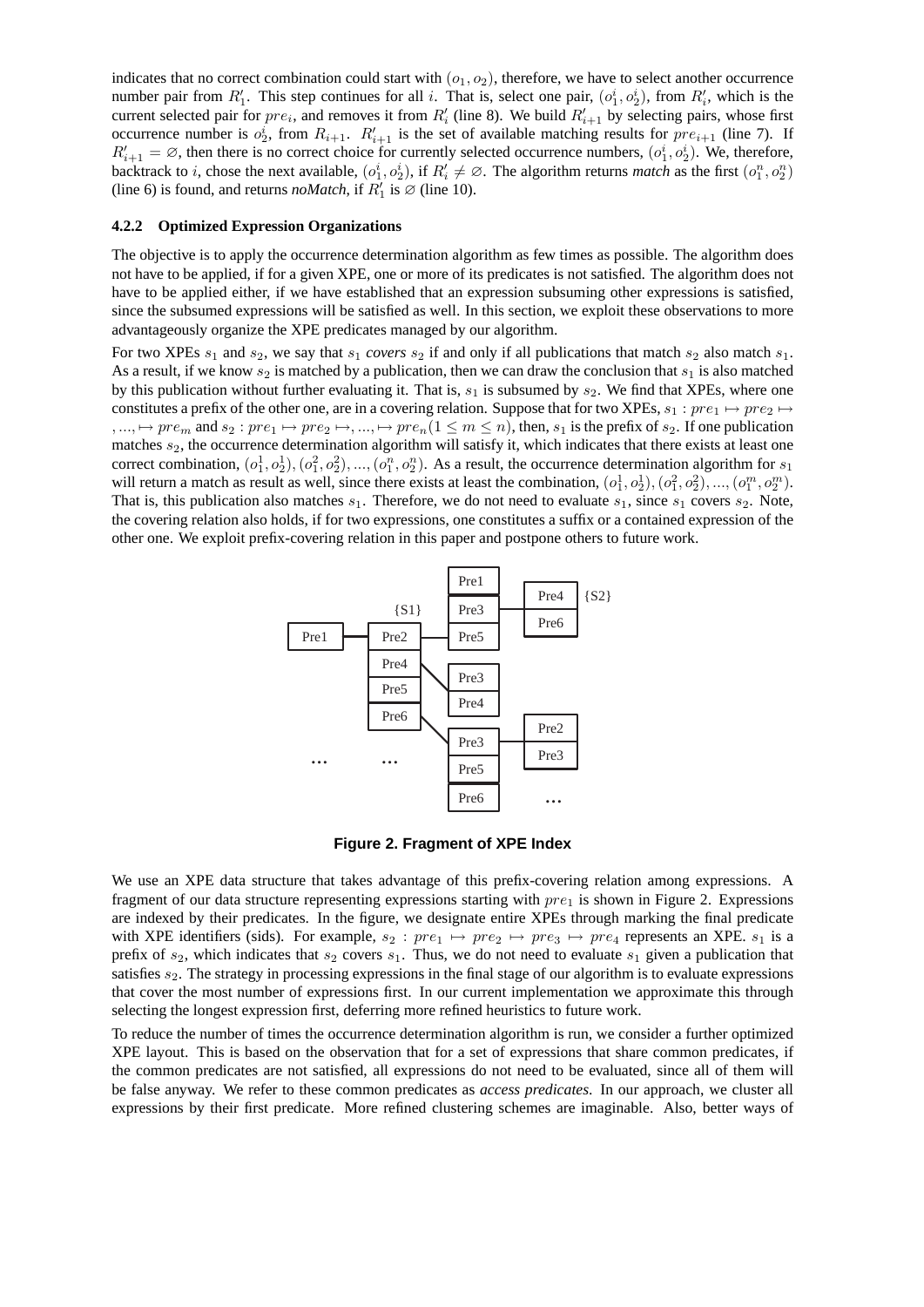determining candidate access predicates to cluster on come to mind. However, our primary objective is to determine whether this approach can yield better results to start with. The occurrence determination only runs, if the access predicates are satisfied, otherwise, the entire cluster is ruled out. The idea of an access predicate to rule out non-matching XPath expression sub-trees in our expression index has first been proposed by Fabret *et al.* [10] in the context of matching in publish/subscribe. However, that work was not about filtering XML documents through large volumes of XPEs. Also, the access predicate was applied to subscriptions not XPE expression trees.

# **5 Filter Expressions**

In this section we discuss how to handle attribute-based filters and nested path filters in XPEs in our approach. This illustrates the extensibility of our approach and motivates the principles for further extending our approach to other XPath language features.

**Attribute-based Expressions**: First, we introduce a new type of predicate, an *attribute predicate*, to handle attribute-based filters in XPEs. The predicate, ([ $attr, op, v$ ]) represents a constraint on the value of the attribute attr, which is attached to a tag, t, in the XPE encoding. For example, in the XPE,  $s : /*/t_1[\Omega x = 3]$ , the predicate,  $(p_{t_1}([x, =, 3]), =, 2)$ , is used to represent not only the position information of the tag,  $t_1$ , but also the attribute and the corresponding value information of the tag  $t_1$ . The attribute predicate, ([attr, op, v]), can be attached to any tag name variable,  $p_t$ , in the predicates  $(p_t, op, v)$ ,  $(d(p_{t_1}, p_{t_2}), op, v)$ , and  $(p_t^+, \geq, v)$ .

The predicate  $(p_t([attr, op_1, v_1]), op_2, v_2)$  is matched by a given tuple if and only if the tuple is  $(t([attr, v_1'], v_2'),$ which verifies both relations  $v'_1$  op<sub>1</sub>  $v_1$  and  $v'_2$  op<sub>2</sub>  $v_2$ . For example, given a tuple,  $(a([x, 6]), 5)$ , which indicates that the tag a has an attribute x and corresponding value 6, we say that the predicate  $(a([x, \geq, 3]), \geq, 2)$ is matched since both relations,  $6 \geq 3$  and  $5 \geq 2$  hold. The evaluation of attribute-based filters for the other predicates is similar.

This approach to predicate evaluation is referred to as inline evaluation of predicates, since the evaluations are performed regardless of whether the expressions are structurally matched or not. With the inline approach, the time of predicate matching increases, however, the number of matched predicates decreases, which reduces the number of times the occurrence determination algorithm has to be invoked.

An alternative approach, referred to as selection postponed, evaluates attribute predicates after the occurrence determination took place. In this case, structurally unmatched expressions are not further evaluated for attribute filter matches, only structurally matched ones are. The drawback of this approach is that after all attribute filters are matched, the occurrence determination step has to be repeated to determine whether the expression also passes the attribute filtering step. This repeated evaluation on attribute occurrences maybe traded-off by the fewer number of structurally matched expressions. We show interesting trade-offs between these two approaches in our experimental evaluation. The terms inline and selection postponed were first used by YFilter in the context of XML filtering. However, their NFA-based approach is completely different from our predicate-based technique.

**Nested Path Expressions**: A nested path filter is an XPE containing other XPEs in the location steps. The resulting structure of the expression is no longer a path, but a tree. These nested path expressions must be evaluated in the context of the node, which contains them.

Inspired by the *query decomposition* techniques proposed in numerous related approaches, such as XFilter and XTire [2, 5], we first decompose an XPE into several sub-expressions. For example, the XPE, s :  $\sqrt{a[\ast/c[d]/c]}$ /c[d])e, can be decomposed into four sub-expressions shown in Figure 3, where each leaf node is a sub-expression. s contains two levels of decomposition since its nested paths themselves also contain nested path expressions. In the first level of decomposition, s contains two nested paths "∗/c[d]/e" and "d" enclosed with "[]".  $a//c/e$  is extracted as the main sub-expression,  $/a$  \*  $/c|d|/e$  and  $/a//c/d$  are two extended sub-expressions — extending from the main expression. For each extended sub-expression, predicate,  $(pos, = v)$ , is used to record the position of the last shared element with the main sub-expression. For example,  $(pos, = 2)$ , indicates that  $\frac{a}{c/d}$  branches from the main sub-expression  $\frac{a}{c/c}$  at position 2. In the same way, we decompose  $\frac{a}{*}$  (c[d]/e into a main sub-expression  $\frac{a}{*}$  /c/e and an extended sub-expression /a/ ∗ /c/d, and record their structure relation. We encode sub-expressions into ordered sets of predicates and process them separately. In order to identify whether an expression is matched after each of its sub-expressions has been evaluated, we also need to record structure information for XML documents, as shown in Figure 4. We extract XML paths, and for each path,  $e = (t_1, t_2, ..., t_n)$ , we record structure information with tuple,  $m_1, m_2, ..., m_n >$ , where  $m_k$  represents that  $t_k$  is the  $m_k$ -th child of  $t_{k-1}$  in the XML tree.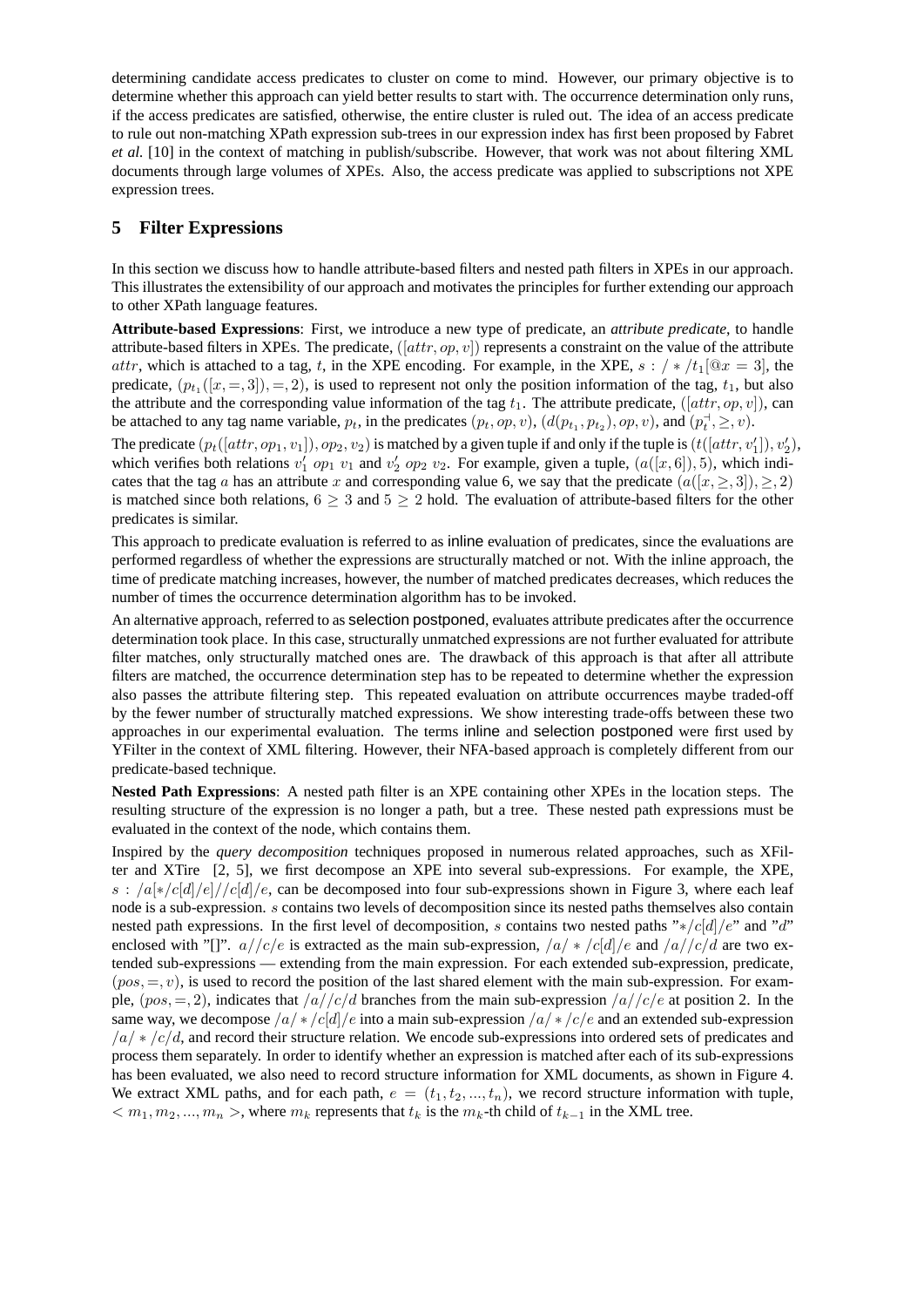

**Figure 3. Decomposition of XPath expression**

b  
\n
$$
e_1 = (a, b, c, d), <1, 1, 1, 1>
$$
  
\nb  
\nc  
\ne  
\n $e_2 = (a, b, c, e), <1, 1, 1, 2>$   
\nc  
\ne  
\nd  
\nc  
\ne  
\n $e_3 = (a, c, e), <1, 2, 1$   
\ne  
\n $e_4 = (a, c, d), <1, 2, 2$   
\ne  
\n $e_5 = (a, e, c, e), <1, 3, 1, 1$ 

**Figure 4. XML tree**

Given the XPE matching results for the XPEs and the above structure information of the current XML document and XPE, we can determine whether an XPE is matched by an XML document. Consider the examples in Figure 3 and 4 again, for each sub-expression in Figure 3, we know which XML path it matches after the expression matching phase, as shown in Figure 5. For example,  $/a$  \*  $/c/d$  matches  $e_1$  : < 1, 1, 1, 1 >, where the underlining of each number means that the matching occurs at this point.  $\frac{a}{c/d}$  also matches  $e_1$ , however, the matching result is  $e_1 : \langle 1,1,1,1 \rangle$ , which indicates that the matching does not occur at the position 2 in the XML path. We can determine whether a true match exists or not by checking the above matching results bottom-up in the XPE decomposition tree (see Figure 5). In each level of the XPE decomposition, we compare the matching results of each extended sub-expression against the main sub-expression to determine whether a pair of XML paths exists that satisfy the position relation. For example, for  $\frac{a}{\times}$  /c/e and  $\frac{a}{\times}$  /c/d, position relation predicate,  $(pos, =, 3)$ , indicates that these XPEs should have the same match (i.e., the same numbers up to and including the underlined number) before position 3 and show a difference (i.e., different numbers) after position 4, since  $/a$  \*  $/c/d$  branches from  $/a$  \*  $/c/e$  at position 3. For example,  $< 1, 1, 1, 2 >$  and  $< 1, 1, 1, 1 \geq$  satisfy the position relation; however,  $< 1, 3, 1, 1 >$  and  $< 1, 1, 1, 1 >$  do not satisfy the position relation, since they differ in the matching result starting at position 2. Thus, the matching result of non-leaf node,  $\frac{a}{*}$  /c[d]/e, is produced and compared to nodes in its own level in the XPE decomposition tree, as indicated by the black arrows in Figure 5.  $\lt 1, 1, 1, 1 \wedge 2$  > indicates that  $\frac{a}{\approx}$  /c[d]/e actually matches a bifurcate structure in the XML tree. Similarly, the final matching results,  $e_4$  for  $\frac{a}{c/d}$ ,  $e_3$  for  $\frac{a}{c}/e$ ,  $e_2$ for  $\sqrt{a}$  \*  $\sqrt{c}/e$ , and  $e_1$  for  $\sqrt{a}$  \*  $\sqrt{c}/d$ , can be achieved, as shown in Figure 5.

### **6 Evaluation**

#### **6.1 Experimental Setup**

In this section, we experimentally evaluate the performance of our algorithms based on the above described encoding. We also evaluate the two ways of organizing XPath expression predicates — prefix covering and access predicate. We compare our algorithms with two popular XML filtering techniques — YFilter [8] and Index-Filter [4]. We chose YFilter, as it has been shown to have superior performance over alternative ap-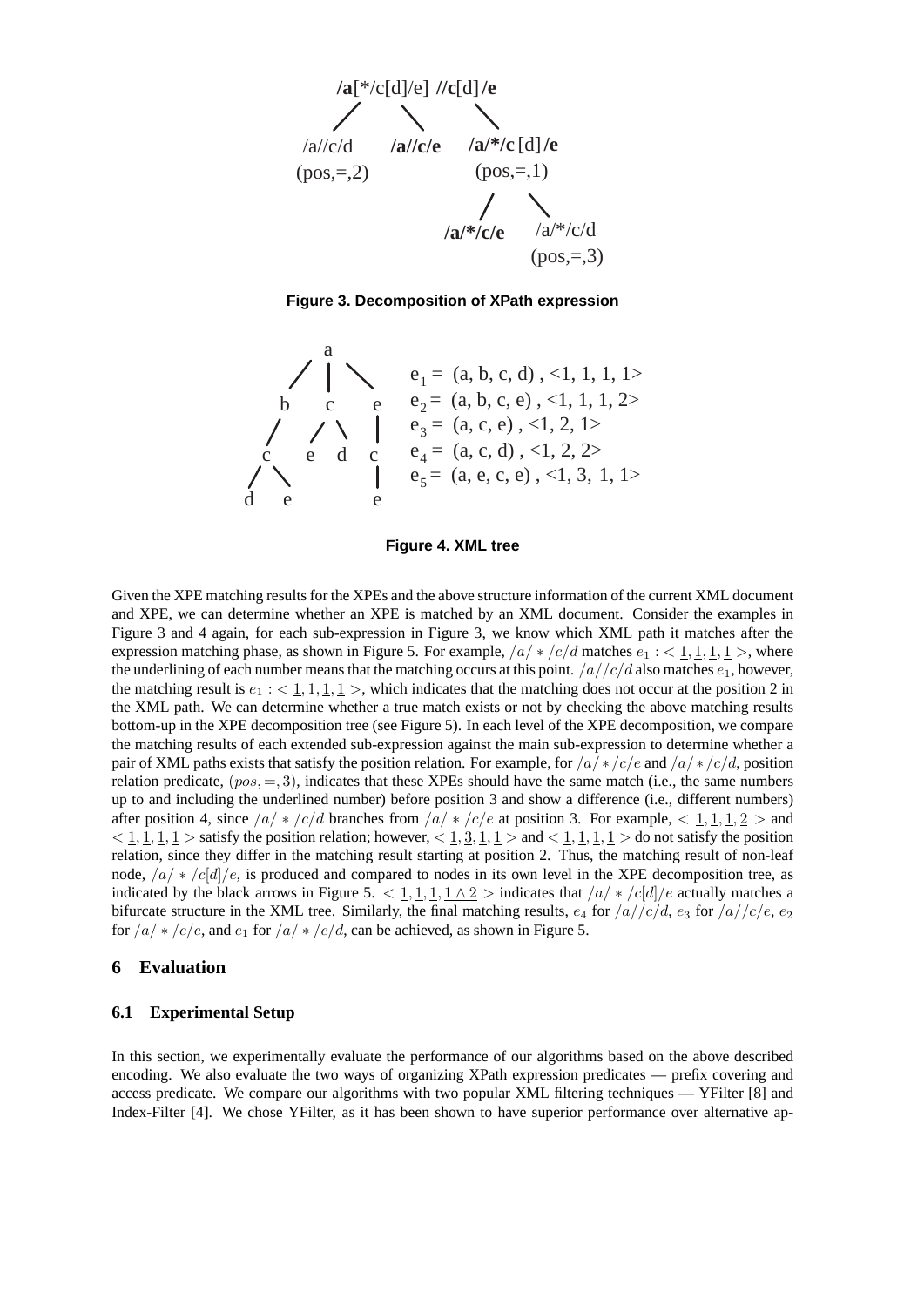

**Figure 5. XPath expression matching results**

proaches [8]. Yfilter is also representative for the class of automaton-based approaches. We chose Index-Filter, as one representative example of algorithms from the class of index-based filtering techniques. All algorithms are implemented in C. We modify the Index-Filter algorithm to stop after determining one match. The original algorithm is applied to find all matches in the XML document for each XPE. We perform all experiments on a computer with an Intel Xeon 2.4GHz processor with 2GB RAM running Linux Redhat 8.

For generating the XPE workload, we used the XPath generator released by Diao *et al.* [8]. For generating the XML document workload, we used the IBM XML Generator [1]. This generator was used with default parameters except that we varied the maximum number of levels of the resulting XML documents from 6 to 10. This was set consistently with the maximum length of XPEs. In order to generate these workloads, we used two different DTDs: the NITF (News Industry Text Format) DTD [15] and the PSD (Protein Sequence Database) DTD [16]. For each DTD, we generated 500 XML documents. The average size of our XML document is around 8.77 KB containing on average 140 tags. For each algorithm, we filtered all 500 XML documents against the corresponding XPath workload. All reported results are averaged over this set. All experiments report the total filtering time as the main performance metric. This time includes the time of parsing the XML document (for our algorithms this also includes the time to generate the encodings), matching the document against the XPE workload and collecting all results. As we show later, parsing time is negligible, unlike the results reported by other researchers. In our experiments, we suppose that all XPEs are processed before any XML documents are matched. That is, the time to process XPEs is not included in the filter time. XPath insertion time is an interesting metric, but not considered here. Note, in our approach, all insertion operations are constant time and the number of predicates encoding an XPE is linear in the number of location steps in an expression.

# **6.2 Varying the Number of XPEs**

We first evaluate the scalability of the algorithms by varying the number of XPEs. First, we look at distinct expressions and then at workloads that contain duplicate expressions.

### **Distinct Expression Workload:**

In this experiment, first, we compare three of our predicate-based filtering algorithm variants against each other to determine the best one under the given workloads. The basic matching algorithm without any optimizations (basic), the matching algorithm with prefix covering (basic-pc) and the matching algorithm with prefix covering and access predicate (basic-pc-ap). We generate two XPE workloads for NITF and PSD, respectively, and set flag of distinct vs. non-distinct  $(D)$  to true, maximum length of XPE  $(L)$  to 6, probability of "∗" occurring at a location step (W) and probability of "//" occurring at a location step (DO) to 0.2, respectively.

The number of distinct expressions ranges from 25,000 to 125,000 and from 1,000 to 10,000 for NITF and PSD, respectively. The results for NITF are shown in Figure 6(a). As can be seen, each algorithm scales linearly with the number of distinct expressions processed. The algorithm basic performs worst. The algorithm basic-pc performs consistently better. The improvement is a direct consequence of the prefix covering technique.

The prefix covering technique is sensitive to the number of covering relations in the expressions. It is also sen-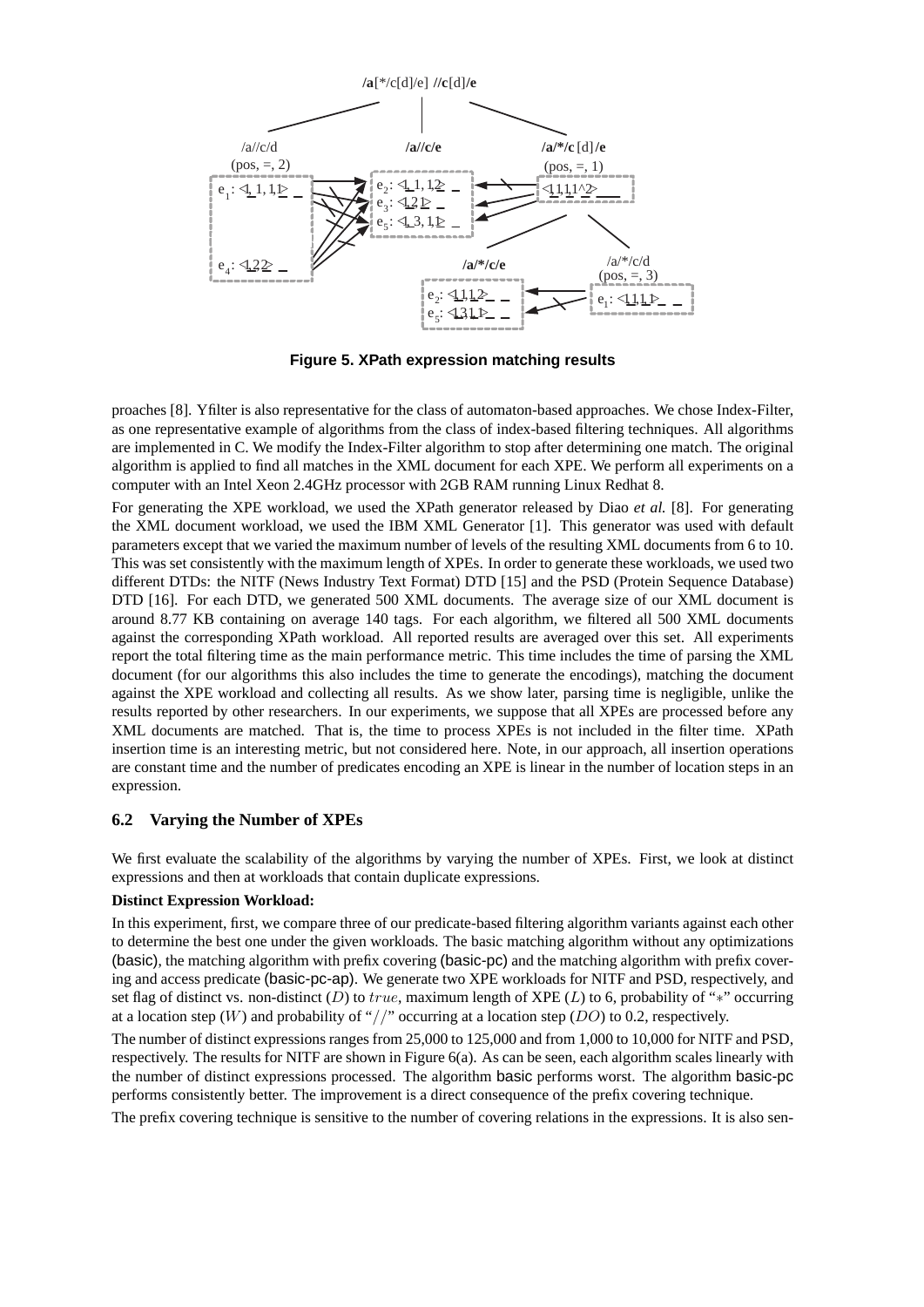

**Figure 6. Varying the number of distinct XPEs (Each data point reports an average over 500 documents)**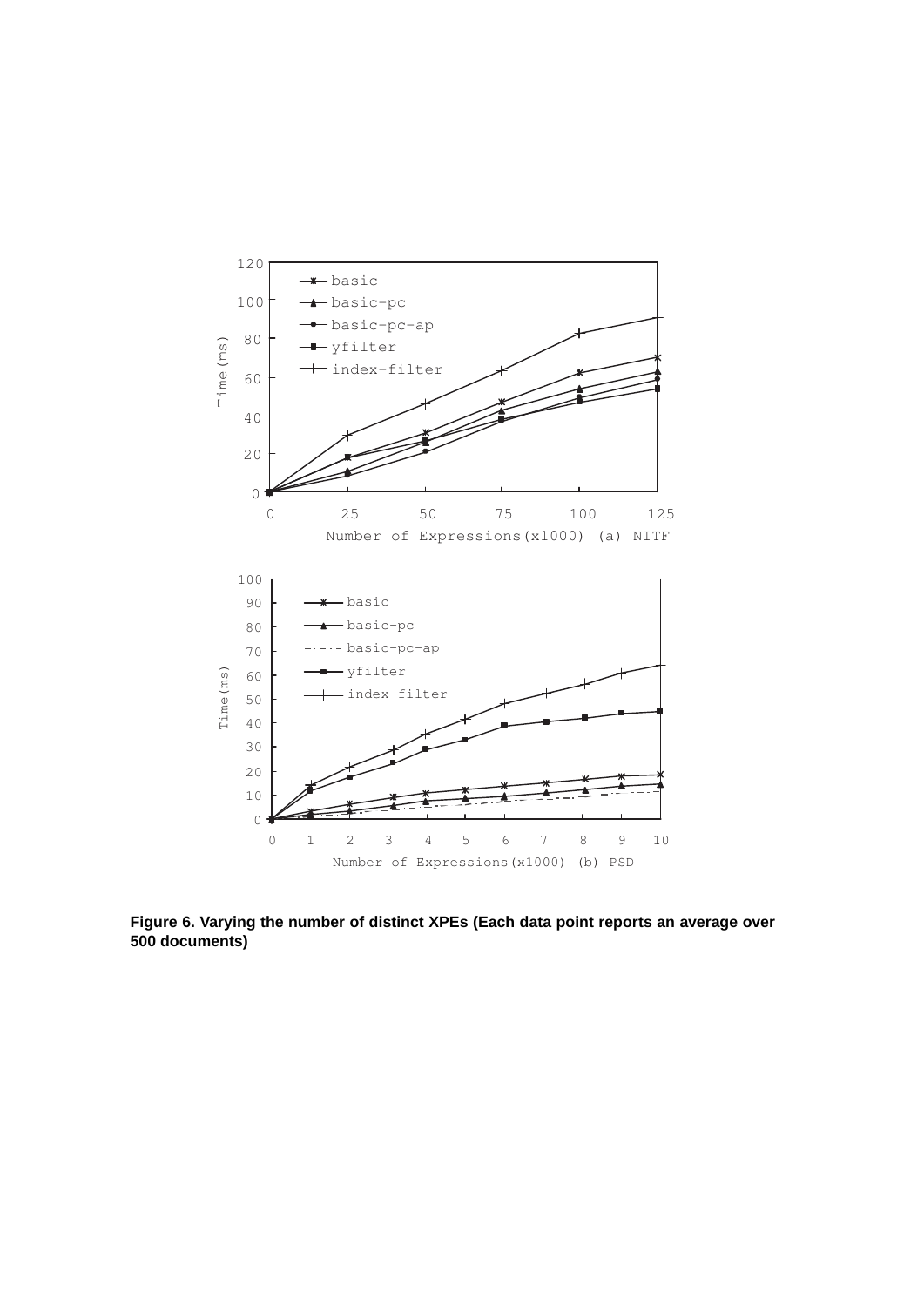

**Figure 7. Workloads Including Non-distinct Expressions**

sitive to the overall percentage of matched expressions. The higher the percentage of matched expressions, the fewer times the occurrence determination algorithm is expected to execute. In the NITF workload, the generated expressions are extremely selective: the percentage of matched expressions is on average 6 %. Therefore, the prefix covering technique can only contribute little, even if there is a large number of covering relations among expressions. If, in addition, we apply the access predicate technique in the basic-pc-ap version of the algorithm, we obtain the best results for this workload.

Figure 6(b) presents the results for the PSD workload. The overall trends observed above are similar for this workload. However, the main difference is the much higher percentage of match, which is 75% for this data set. Here, the prefix covering technique significantly contributes to reducing the processing time.

In Figure 6(a) and (b) we also compare our algorithms with the alternative approaches. We find that for a low percentage of matching in the workload (6 % in NITF in Figure 6(a)) YFilter performs better than our basicpc-ap algorithm, if the number of expressions is greater than 100,000. YFilter can take better advantage of the high selectivity of the NITF workload. If only a small number of expressions are matched, the execution of the NFA extends to only a very limited number of states as the XML tag elements do not trigger new transitions. In contrast, our algorithm translates all the XML paths into attribute-value pairs and matches them against the existing predicates, whether the paths match any predicates or not. The Index-Filter algorithm performs worst and takes almost twice as much time as YFilter. Our workload is not favorable for Index-Filter. Its strength is the processing of small number of expressions over large XML documents.

However, in a contrasting scenario, where the percentage of matching in the workload is high, as for the PSD DTD in Figure 6(b) with 75 % matching, the difference between YFilter and our algorithms becomes much more significant. As compared to the above case, the situation is reversed with our algorithms performing significantly better. The YFilter NFA has to undergo a large number of transitions and touches a lot of states, whereas our algorithm amortizes the work done in predicate matching and XPE matching in determining the large number of matches. Index-Filter still performs least favorable, as explained above.

**Duplicate Expression Workload:** In large, Internet-scale filtering system the expression workloads are likely to contain duplicate expressions. These duplicates represent the common and shared interests among users. In this experiment, we vary the number of expressions from half a million to 5 millions and set  $D$  to  $false$ , all other parameters are the same as before. The number of distinct expressions ranges from 55,000 to 167,000 and from 5,500 to 10,000 for NITF and PSD DTDs, respectively. Figures 7 shows the results for PSD DTD. The NITF results are similar with distinct expression experiment. For both DTDs, all algorithms scale linearly when increasing the number of expressions. In the NITF workload, our algorithm performs slightly better than YFilter. basic-pc-ap and yfilter perform 121.5 and 137.3 ms over 5 millions of duplicate expressions, respectively, which indicates that our algorithm accommodates duplicate expressions in the workload slightly better. For the PSD DTD, our algorithm outperforms YFilter in the larger expression regimes by more than half of its matching time. Again, this is due to the high percentage of matching.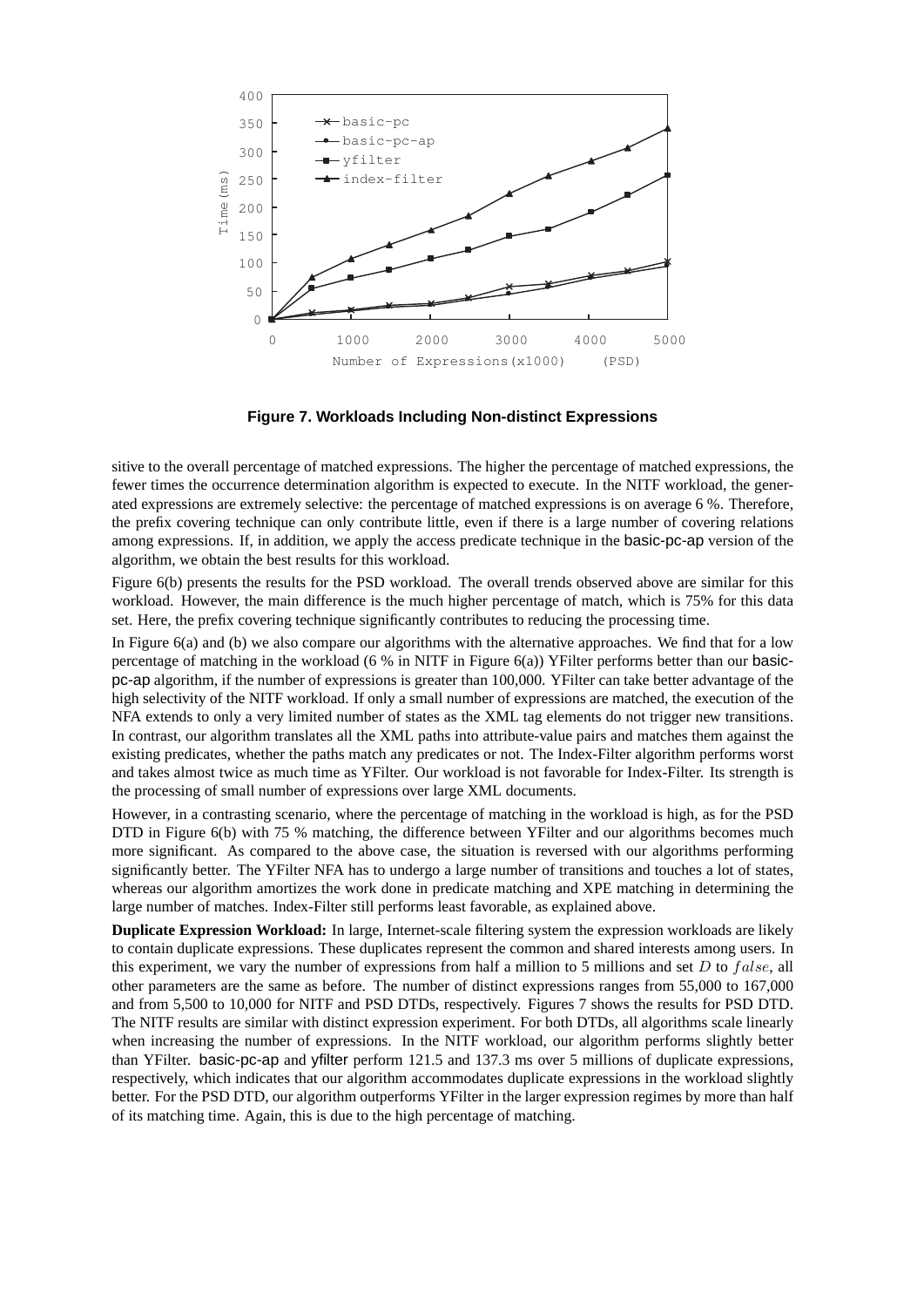

**Figure 8. Varying the wildcard probability**

### **6.3 Effect of Wildcards and Descendants**

In this section, we investigate the impact of the probability of wildcards and descendant operators on matching time. We only report the NITF workload, since the PSD workload has the similar results. For wildcards, we set DO to 0.2 and vary W from 0 to 0.9; for descendant operators, we set W to 0.2 and vary DO from 0 to 0.9. Both workloads contain 2 million expressions. We show the NITF results for increasing wildcard in Figure 8. The results for varying descendant operator probability are similar. With the increase in wildcard probability, the number of predicates first grows because the addition of wildcards will increase the number of predicates, adding new predicates with increasing range values to the existing predicates. As W is further increased, the overall number of predicates begins to decrease resulting in fewer distinct predicates. The turning point here is 0.3. After this point, the expressions become very similar to each other and more overlapping and duplicate expressions are in the workload resulting in less matching time. For descendent operator, with increasing probability, the number of predicates first increases because of the addition of further relative, *greater-than-orequal* predicates and, finally, a decrease because expressions overlap and more duplicates come about in the workload.

In YFilter, the increase of W and  $DO$  will increase the non-determinism of the underlying NFA. Even when W is set to 0.9, at which point the number of distinct expressions has significantly decreased, YFilter's performance does not improve significantly like our algorithm. This happens because more states of the NFA are touched in filtering. The wildcards are matched by any XML element leading to many state transitions. A similar argument applies to varying DO.

Index-Filter is not evaluated for increasing W. The original paper does not discuss how to handle wildcards. In our implementation, we just simply let wildcards match any XML elements, which makes the size of *index stream* of each node in the prefix tree augment rapidly, especially when the probability of wildcards is high. For descendant operator, it is also less sensitive to the varying probability like YFilter.

### **6.4 Effect of Attribute-based Filters**

In this section, we study the performance of our algorithm when the XPEs have attribute-based filters. We implement the inline and selection postponed approach based on the basic-pc-ap algorithm. For YFilter, we implement the selection postponed approach, since it has been praised as superior to an inline approach for YFilter [8]. We generate expression workloads with one and two filters per path, respectively. The NITF results are shown in Figure 9(a). In the NITF workload, most expressions are not structurally matched. Therefore, selection postponed approaches, in both our algorithm and YFilter, are less sensitive to the increase in the number of filters per expression. The filters are checked only if the expressions are structurally matched. Our inline approach responds to two factors. One, the number of attributes in the XML document and, two, the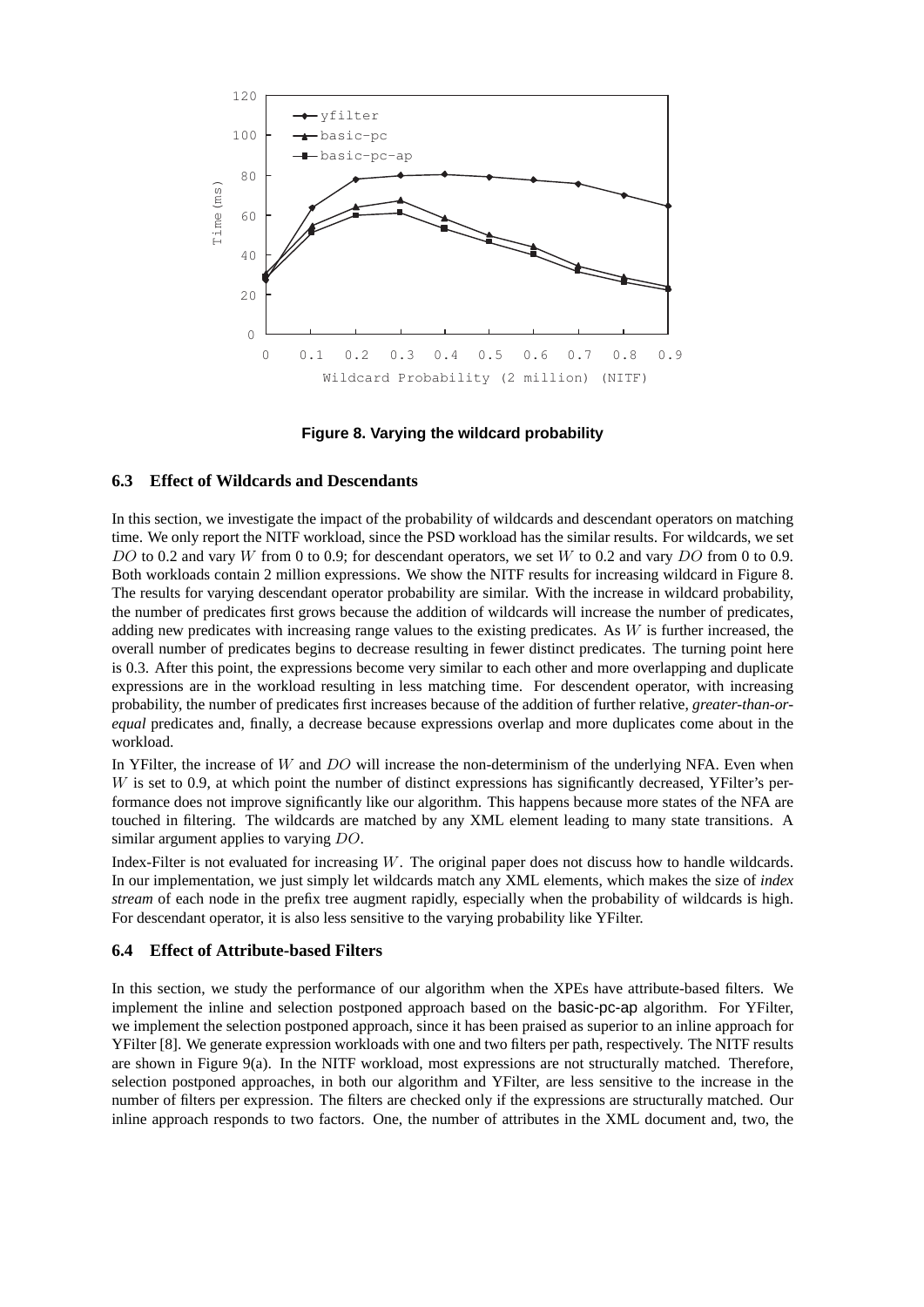

**Figure 9. Varying the number of filters per expression**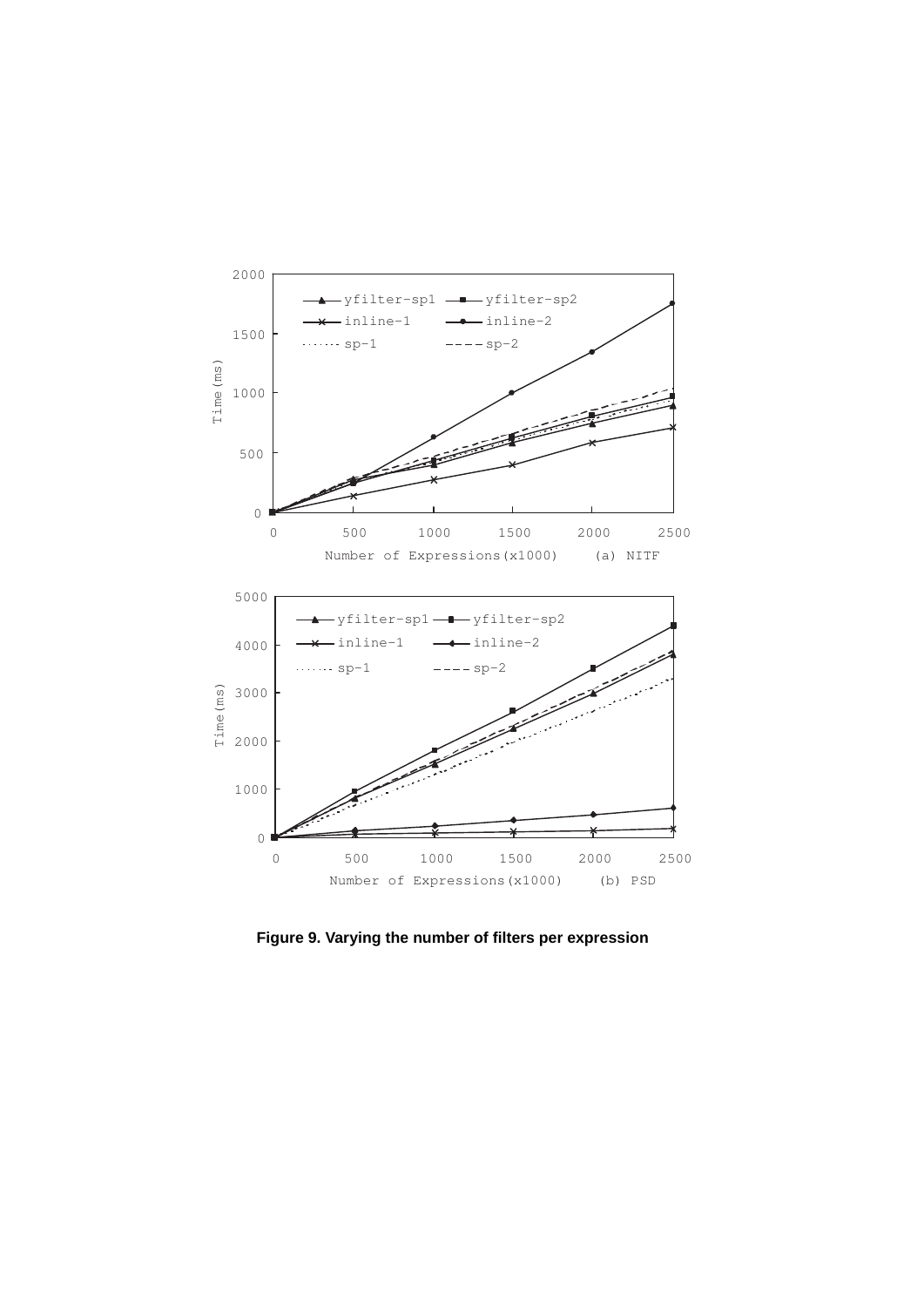number of filters in the expression. The NITF XML documents contain more attributes than the PSD ones. As a result, the difference between inline-1 (one attribute per path) and inline-2 (two attributes per path) becomes insignificant in the PSD results, since the algorithm needs less time to evaluate these attributes in the document. As expected, our algorithms based on the inline approach perform better than YFilter on the PSD workload because of the high percentage of matching. YFilter has to evaluate more filters after the structural matching in the NITF workload. However, the selection postponed technique in the context of our approach does not yield good performance for the PSD workload since the high percentage of matching results leads to more applications of the occurrence determination algorithm, when we evaluate the attribute predicates.

### **6.5 Matching Cost Breakdown**



**Figure 10. Cost of predicate and expression matching**

In this experiment we aim to understand where the time is spent in our algorithm. The total filtering time in all our experiments includes the time spent on parsing the XML document, performing predicate matching and performing expression matching. In this experiment we isolate these times to understand the impact of the different stages of the algorithm. Our evaluations show that parsing time is negligible compared to the total filtering time. The average parsing time for NITF and PSD XML documents is only 314 and 355 microseconds, respectively. We, therefore, do not plot these numbers, as they are too small. In the experiment, we used the same workload as in the experiment with duplicate expressions. Figure 10 shows the cost breakdown for predicate matching, expression matching (i.e., occurrence determination), and other computations (i.e., collecting the results). We only plot NITF workload results (PSD results are similar). As can be seen in the figure, the cost for expression matching dominates. As the number of expression increases, the time spent on predicate matching rises less severely than the time spent on expression matching. As more expressions are processed, the number of distinct predicates does not increase to the same degree as the number of expressions. This is because our algorithm takes advantage of duplicated predicates storing and processing them only once. The numbers of distinct predicates that are managed in our algorithm for the plotted data points are 4019, 4593, 5150, 5521, and 5843, which changes comparatively little compared to the change in expression numbers (i.e., from 1000 K to 5000 K).

# **7 Conclusions**

In this paper, we have developed and evaluated a novel matching algorithm to solve the XML/XPath filtering problem for filtering XML documents against large numbers of XPEs. The novel ideas underlying our algorithm are to encode XPEs as Boolean predicates, encode XML documents as sets of (attribute, value)–pairs, and efficiently evaluate these tuples over the Boolean predicates. This constitutes an altogether new approach for solving the XML filtering problem, next to the popular automaton-based and index-based filtering algorithms.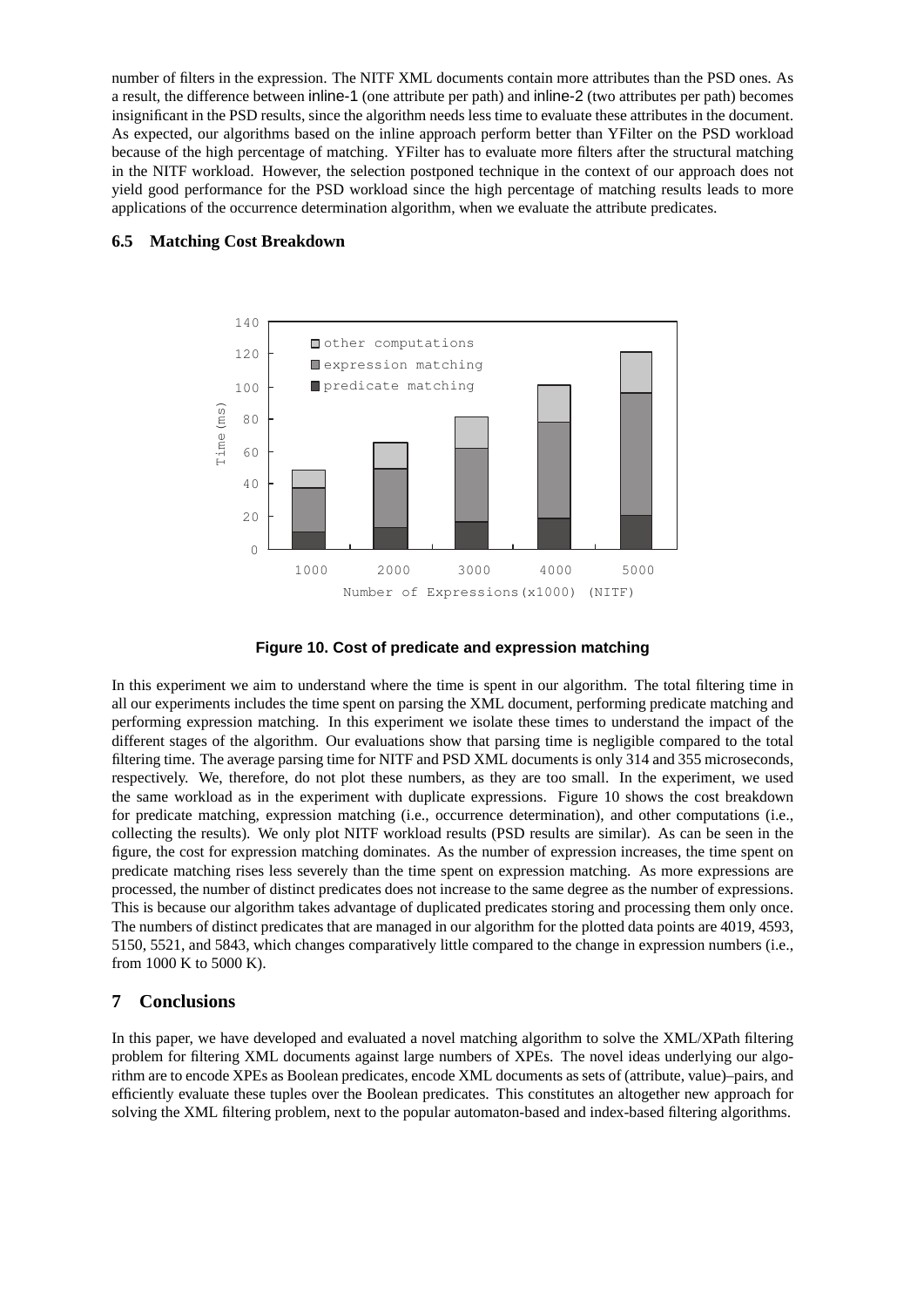The strength of our approach is the great potential to take advantage of overlap in different XPEs. The overlap exploitation is manifest in the predicate encoding that stores and processes distinct predicates once. We have experimentally evaluated the performance of our algorithm and have constructively proven its scalability for processing of Internet-scale workloads (millions of XPEs and matching performance in the millisecond range). We have evaluated our approach next to common alternatives, namely YFilter and Index-Filter. This comparison gave rise to interesting trade-offs and novel insights.

For an XPE workload with a high percentage of matched expressions, our algorithm is more efficient than the alternative approaches investigated. For a contrasting workload with a very low matching percentage, YFilter outperformed our algorithm. For workloads that are based on expressions that are characterized by many wildcards and descendant operators, our algorithm consistently outperformed alternatives. For expression workloads including attribute filters and high matching percentages, our inline predicate evaluation algorithm outperformed alternatives. In contrast, the selection postponed approaches performed better for an expression workload with a low matching percentage. All selection postponed approaches performed within a small variance of each other.

The proposed algorithm is thus a completely novel and viable alternative to existing automaton-based and index-based approaches.

#### **References**

- [1] D. A.L.Diaz. XML generator, Sept. 2003.
- [2] M. Altinel and M. J. Franklin. Efficient filtering of XML documents for selective dissemination of information. In *Proceedings of the 26th VLDB Conference*, 2000.
- [3] J. Bitner and E. M. Reingold. Backtracking programming techniques. *Communications of the ACM*, 18(11):651–656, 1975.
- [4] N. Bruno, L. Gravano, N. Doudas, and D. Srivastava. Navigation-vs. index-based XML multi-query processing. In *Proceeding of ICDE*, 2003.
- [5] C. Y. Chan, P. Felber, M. N. Garofalakis, and R. Rastogi. Efficient filtering of XML documents with XPath expressions. In *ICDE*, 2002.
- [6] Y. Chen, S. Davidson, and Y. Zheng. Blas: An efficient xpath processing system. In *Proceedings of the 2004 ACM SIGMOD international conference on on Management of data*, pages 47–58. ACM Press, 2004.
- [7] R. Dechter and D. Frost. Backtracking algorithms for constraint satisfaction problems. *Technical Report*, 1999.
- [8] Y. Diao, M. Altinel, M. J. Franklin, H. Zhang, and P. Fischer. Path sharing and predicate evaluation for highperformance XML filtering. *ACM Trans. Database Syst.*, 28(4):467–516, 2003.
- [9] Y. Diao, P. Fischer, M. Franklin, and R. To. Yfilter: Efficient and scalable filtering of XML documents. In *Proceedings of ICDE2002*, 2002.
- [10] F. Fabret, H.-A. Jacobsen, F. Llirbat, J. Pereira, K. Ross, and D. Shasha. Filtering algorithms and implementation for very fast publish/subscribe systems. In *SIGMOD Conference*, 2001.
- [11] D. Florescu and D. Kossmann. Storing and querying XML data using an RDBMS. In *Bulletin of the Technical Committee on Data Engineering*, pages 27–34, September 1999.
- [12] T. J. Green, G. Miklau, M. Onizuka, and D. Suciu. Processing XML streams with deterministic automata. In *Proceedings of the 9th International Conference on Database Theory*, pages 173–189. Springer-Verlag, 2002.
- [13] A. K. Gupta and D. Suciu. Stream processing of xpath queries with predicates. In *Proceedings of the 2003 ACM SIGMOD international conference on on Management of data*, pages 419–430. ACM Press, 2003.
- [14] L. V. S. Lakshmanan and S. Parthasarathy. On efficient matching of streaming XML documents and queries. In *Extending Database Technology*, pages 142–160, 2002.
- [15] http://www.nitf.org.
- [16] http://pir.georgetown.edu.
- [17] J. Shanmugasundaram, E. J. Shekita, R. Barr, M. J. Carey, B. G. Lindsay, H. Pirahesh, and B. Reinwald. Efficiently Publishing Relational Data as XML Documents. *VLDB J.*, 10(2-3):133–154, 2001.
- [18] F. Tian, B. Reinwald, H. Pirahesh, T. Mayr, and J. Myllymaki. Implementing a scalable XML publish/subscribe system using relational database systems. In *SIGMOD*, 2004.
- [19] http://www.w3.org/2002/ws.
- [20] http://www.w3.org/tr/xpath20.

# **A Proof of the Correctness of Predicate Encoding**

In the predicate-based filtering of XPath expressions against XML document, we encode XPath expression as ordered set of predicates and translate XML document into set of tuples. In this appendix, we prove the correctness of our encoding. XPath expression matches XML document path if and only if the corresponding XPath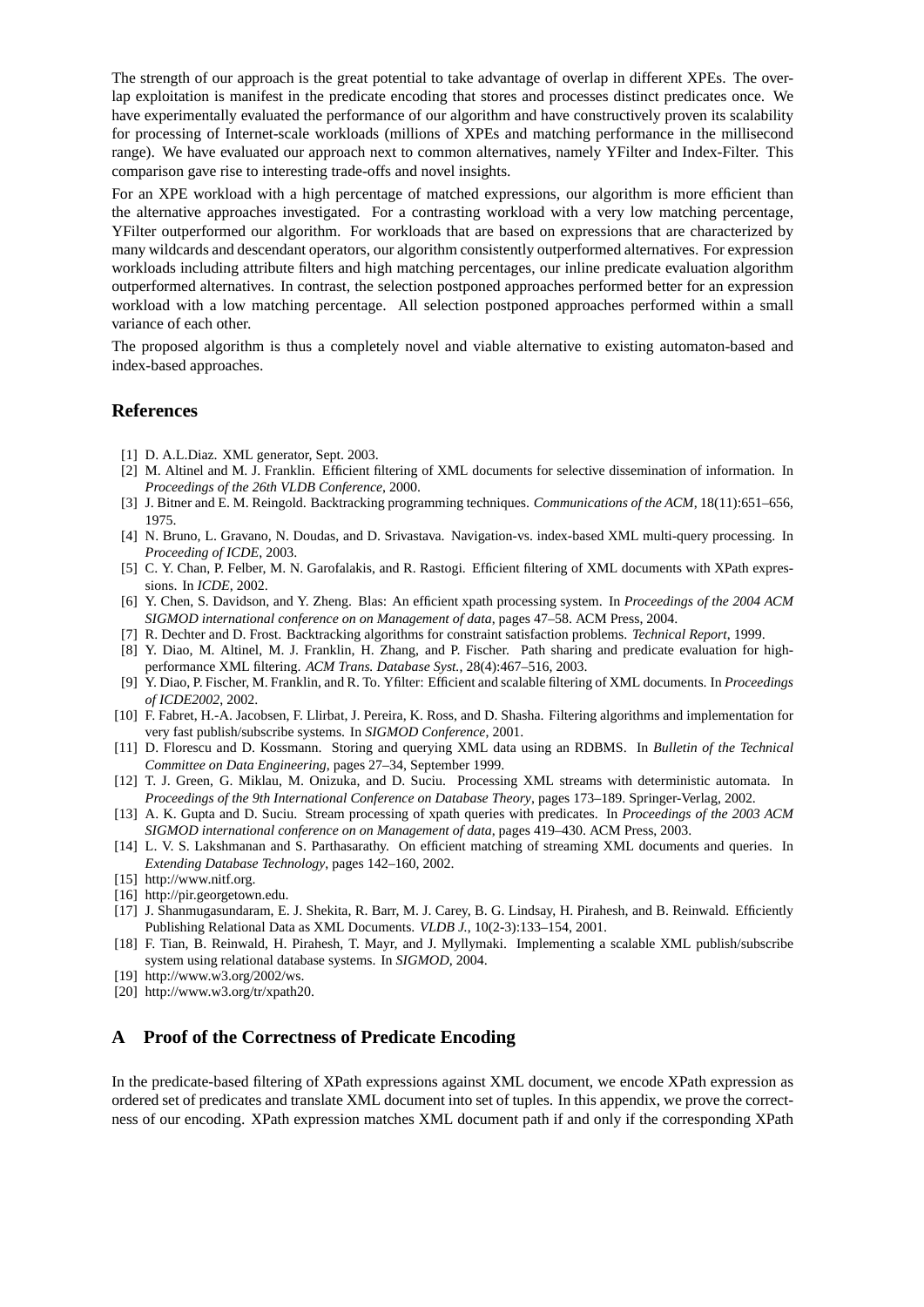expression encoding (ordered set of predicates) matches the corresponding XML document path encoding (set of tuples).

### **A.1 Introduction**

Each XPath expression is translated into an *ordered set of predicates*, where each predicate is an (attribute, operator, value)–triple that expresses a constraint over the value of the attribute (i.e., the position of the tag). The predicate can be one of the following four types: absolute predicate, relative predicate, end-of-path predicate and length-of-expression predicate.

In our approach, we use the common interpretation of an XML document as a tree of nodes and consider each path from the root node in this tree to a leaf node, separately. Thus, we decompose each XML document into a set of XML paths and each path is encoded as a set of (attribute-value)-pairs. For example, the XML path,  $e = (p_1, p_2, ..., p_n)$ , in our encoding is  $\{(\text{length}, n), (p_1, 1), (p_2, 2), ..., (p_n, n)\}.$ 

We will prove the correctness of our encoding in the following section by induction.

#### **A.2 Proof**

**Theorem A.1** Let  $s = op_1 t_1 op_2 t_2 ..... op_n t_n$  be an XPath expression, where  $op_i (1 \leq i \leq n)$  is either *parent-child or ancestor-descendant operator,*  $t_i$  ( $1 \leq i \leq n$ ) *is either a tag name or wildcard and n is the* length of XPath expression. Let  $e = (p_1, p_2, ..., p_m)$  be an XML path consisting of a sequence of tag names,  $p_i$ , and m is the length of XML document path. Let s' be the predicate-based encoding of s and  $e'$  be the document path encoding of e. We say that s matches  $e$  iff s' matches  $e'$ .

#### **Proof:**

"IF": We will prove that if s matches  $e$  then  $s'$  matches  $e'$  under our encoding. We show by induction on the length of s, n. First, we prove that Theorem A.1 holds when  $n = 1$ . Second, assume it holds for  $n = k$ , then, we prove that it holds when  $n = k + 1$ .

Let us consider  $n = 1$ , s can be /t, //t, /\* and //\*. In all four cases, we prove that Theorem A.1 is true by following the steps listed below:

- 1. Construct general format of  $e$ , which matches the specified  $s$ .
- 2. Translate s and e into s' and  $e'$ , respectively, with our encoding.
- 3. Prove that  $s'$  matches  $e'$  under our evaluation rules.

Case 1 :  $s = /t$ . First,  $e = (t, p_1, p_2, ..., p_q)$ . Second,  $s' = (p_t, =, 1)$  and  $e' = \{(length, q + 1), (t, 1), (p_1, 2),$ ...,  $(p_q, q + 1)$ . Third,  $(p_t, =, 1)$  matches  $(t, 1)$  in  $e'$ .

Case 2 :  $s = t$ . First,  $(p_1, ..., p_{i-1}, t, p_i, ..., p_q)$   $(1 \le i \le q)$ . Second,  $s' = (p_t, \ge 1)$  and  $e' = \{(\text{length}, q + \text{length})\}$ 1),  $(p_1, 1), ..., (p_{i-1}, i-1), (t, i), (p_i, i+1), ..., (p_q, q+1)$ . Third,  $(p_t, \ge 1)$  matches  $(t, i)$  in  $e'$  since  $i \ge 1$ . Case 3 :  $s = \sqrt{*}$ . First,  $e = (p_1, p_2, ..., p_q)$   $(q \ge 1)$ . Second,  $s' = (length, \ge 1)$  and  $e' = \{(length, q), (p_1, 1),$ ...,  $(p_q, q)$ . Third,  $(length, \ge 1)$  matches  $(length, q)$  since  $q \ge 1$ .

Case 4 :  $s = *$ . It is same with Case 3, since we do not distinguish them in our matching semantic.

Let us assume that Theorem A.1 holds for  $n = k$ , that is, if  $s_k = op_1 t_1 op_2 t_2 ..... op_k t_k$  matches  $e_k =$  $(p_1, p_2, ..., p_q)$  (the subscript k is not for the length of e, but represents a matched path for  $s_k$ ), then  $s'_k$  $pre_1 \rightarrow pre_2 \rightarrow ... \rightarrow pre_l$  matches  $e'_k = \{(length, q), (p_1, 1), ..., (p_q, q)\}$ . We will prove it holds for  $n = k + 1$ . First of all, we assume that  $s_k$  actually matches part of  $e_k$ ,  $(p_i, p_{i+1}, ..., p_j)$   $(1 \le i < j \le q)$ . Thus,  $t_1$  matches  $p_i$  and  $t_k$  matches  $p_j$ , respectively, and  $j - i + 1 \geq k$  holds since any op in  $s_k$  can be  $/$ operator. Given the assumption, there are several cases need to be considered. For each of them, we prove that Theorem A.1 holds for  $n = k + 1$  by following the steps listed below:

- 1. Construct  $s_{k+1}$  based on  $s_k$ .
- 2. Construct general format of  $e_{k+1}$ , which matches  $s_{k+1}$ .
- 3. Translate  $s_{k+1}$  and  $e_{k+1}$  into  $s'_{k+1}$  and  $e'_{k+1}$ , respectively, with our encoding.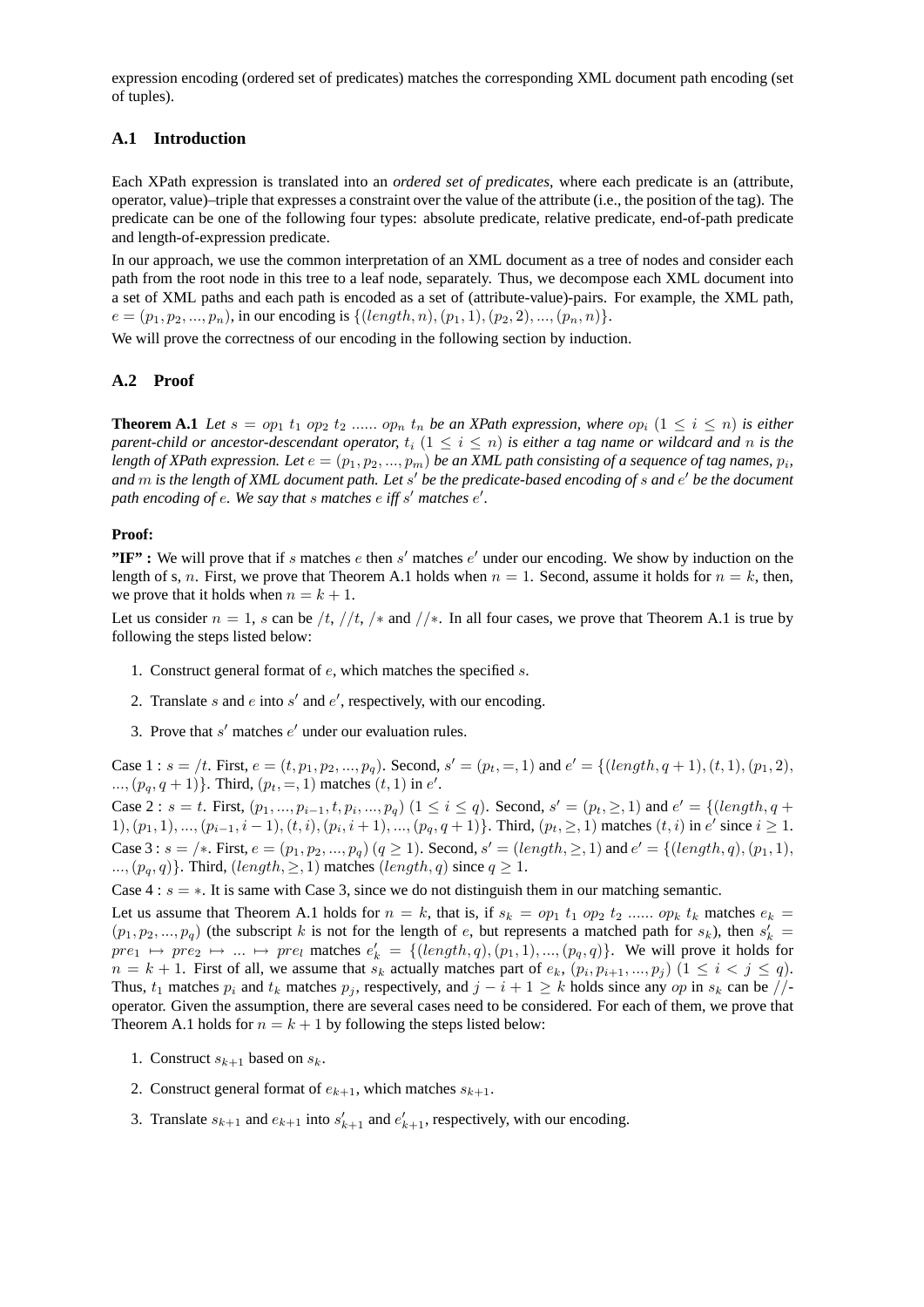4. Prove that  $s'_{k+1}$  matches  $e'_{k+1}$  under our evaluation rules.

Case 1 :  $t_k$  is a tag name and thus  $t_k = p_j$ .  $op_{k+1} t_{k+1}$  of  $s_{k+1}$  can be /t, //t, /\* and //\*. We discuss them respectively.

- $op_{k+1} t_{k+1} = /t$ . First,  $s_{k+1}$  is  $s_k$  followed by  $/t$ , which is encoded as  $s_k \cdot /t$  in our proof. Second,  $e_{k+1} = (p_1, ..., p_i, ..., p_j, t, p_{j+1}, ..., p_q)$ . Third,  $s'_{k+1} = pre_1 \mapsto ... \mapsto pre_l \mapsto (d(p_{t_k}, p_t), =, 1)$  and  $e'_{k+1} = \{(\text{length}, q+1), (p_1, 1), ..., (p_i, i), ..., (p_j, j), (t, j+1), (p_{j+1}, j+2), ..., (p_q, q+1)\}.$  Fourth, the new predicate  $(d(p_{t_k}, p_t), = 1)$  matches tuples  $(p_j, j)$  and  $(t, j + 1)$  since  $t_k = p_j$  actually.
- $op_{k+1} t_{k+1} = //t$ . First,  $s_{k+1} = s_k \cdot //t$ . Second,  $e_{k+1} = (p_1, ..., p_i, ..., p_j, p_{j+1}, ..., t, ..., p_q)$ . Third,  $s'_{k+1} = pre_1 \mapsto ... \mapsto pre_l \mapsto (d(p_{t_k}, p_t), \ge 1)$  and  $e'_{k+1} = \{(length, q + 1), (p_1, 1), ..., (p_i, i), ...,$  $(p_j, j), (p_{j+1}, j+1), ..., (t, r), ..., (p_q, q+1) \}$   $(j+1 \le r \le q+1)$ . Fourth, the new predicate  $(d(p_{t_k}, p_t), \ge$ , 1) matches tuples  $(p_j, j)$  and  $(t, r)$  since  $r - j \ge 1$ .
- $op_{k+1} t_{k+1} = \frac{\varkappa}{r} \text{ or } \frac{\varkappa}{r}$ . First,  $s_{k+1} = s_k \cdot \frac{\varkappa}{r}$ , or  $s_k \cdot \frac{\varkappa}{r}$ . Second,  $e_{k+1} = (p_1, ..., p_i, ..., p_j, t, p_{j+1}, ..., p_q)$ . Third,  $s'_{k+1} = pre_1 \mapsto ... \mapsto pre_l \mapsto (p_{t_k}^{\perp}, \ge 1)$  and  $e'_{k+1} = \{(length, q + 1), (p_1, 1), ..., (p_i, i), ...,$  $(p_j, j), (t, j + 1), (p_{j+1}, j + 2), ..., (p_q, q + 1) \}$ . Fourth, the new predicate  $(p_{t_k}^{\dagger}, \geq, 1)$  matches tuples  $(length, q + 1)$  and  $(p<sub>i</sub>, j)$  since  $q + 1 - j \ge 1$ .

Case 2 :  $t_k$  is a wildcard and at least one tag name exists in  $s_k$ . Thus,  $pre_l$  must be an end-of-path predicate and should be removed since new end  $op_{k+1} t_{k+1}$  will be added. Assume that  $t_u$  is the last tag name in  $s_k$  and thus all  $t_v$  ( $u < v \le k$ ) are wildcards. Moreover, assume that  $t_u$  matches  $p_w$  in  $e_k$ , and thus  $i \le w < j$  and  $t_u = p_w$  hold.  $op_{k+1} t_{k+1}$  of  $s_{k+1}$  can be  $/t$ ,  $/t$ ,  $/t$  and  $/t$ . We discuss them respectively.

- $op_{k+1} t_{k+1} = /t$  and all  $op_v (u < v \le k)$  are /-operator. First,  $s_{k+1} = s_k \cdot /t$ . Second,  $e_{k+1} =$  $(p_1, ..., p_i, ..., p_w, ..., p_j, t, p_{j+1}, ..., p_q)$ . Third,  $s'_{k+1} = pre_1 \mapsto ... \mapsto pre_{l-1} \mapsto (d(p_{t_u}, p_t), =, k$  $u + 1$ ) and  $e'_{k+1} = \{(length, q + 1), (p_1, 1), ..., (p_i, i), ..., (p_w, w), ..., (p_j, j), (t, j + 1), (p_{j+1}, j + 1)\}$  $2), ..., (p_q, q + 1)$ . Fourth, the new predicate  $(d(p_{t_u}, p_t), =, k - u + 1)$  matches tuples  $(p_w, w)$  and  $(t, j + 1)$  since no //-operator appears between  $t_u$  and  $t_k$ , and thus  $k - u + 1 = j + 1 - w$  holds.
- $op_{k+1} t_{k+1} = /t$  and some  $op_v (u < v \le k)$  is *//*-operator, or  $op_{k+1} t_{k+1} = //t$ . First,  $s_{k+1} = s_k \cdot /t$ , or  $s_k \cdot //t$ . Second,  $e_{k+1} = (p_1, ..., p_i, ..., p_w, ..., p_j, t, p_{j+1}, ..., p_q)$ . Third,  $s'_{k+1} = pre_1 \mapsto ... \mapsto$  $pre_{l-1} \mapsto (d(p_{t_u}, p_t), \geq, k-u+1)$  and  $e'_{k+1} = \{ (length, q+1), (p_1, 1), ..., (p_i, i), ..., (p_w, w), ...,$  $(p_j, j), (t, j + 1), (p_{j+1}, j + 2), ..., (p_q, q + 1) \}$ . Fourth, the new predicate  $(d(p_{t_u}, p_t), \geq, k - u + 1)$ matches tuples  $(p_w, w)$  and  $(t, j + 1)$  since some //-operator appears between  $t_u$  and  $t_{k+1}$ , and thus  $j+1-w \geq k-u+1$  holds.
- $op_{k+1} t_{k+1} = \frac{\varkappa}{2}$  or  $\frac{\varkappa}{2}$ . First,  $s_{k+1} = s_k \cdot \frac{\varkappa}{2}$ , or  $s_k \cdot \frac{\varkappa}{2}$ . Second,  $e_{k+1} = (p_1, ..., p_i, ..., p_w, ..., p_j, t,$  $p_{j+1},...,p_q$ ). Third,  $s'_{k+1} = pre_1 \mapsto ... \mapsto pre_{l-1} \mapsto (p_{t_u}^{\perp}, \geq, k-u+1)$  and  $e'_{k+1} = \{(length, q+1) \text{ and } n \in \{0, 1, 2, \ldots, n-1\} \}$  $1), (p_1, 1), ..., (p_i, i), ..., (p_w, w), ..., (p_j, j), (t, j + 1), (p_{j+1}, j + 2), ..., (p_q, q + 1)\}.$  Fourth, the new predicate  $(p_{t_u}^{\dagger}, \geq, k - u + 1)$  matches tuples  $(length, q + 1)$  and  $(p_w, w)$ , since  $q + 1 - w \geq k - u + 1$ .

Case 3 : all  $t_u$   $(1 \le u \le k)$  are wildcards. Then  $s'_k$  has only one predicate,  $(length, \ge k)$ . It should be removed since new end  $op_{k+1} t_{k+1}$  will be added.  $op_{k+1} t_{k+1}$  can be /t, //t, /\* and //\*. We will discuss them respectively.

- $op_{k+1} t_{k+1} = /t$  and all  $op_u (1 \le u \le k)$  are /-operator. In this case,  $s_k$  actually matches  $(p_1, ..., p_k)$ in  $e_k$ . First,  $s_{k+1} = s_k \cdot /t$ . Second,  $e_{k+1} = (p_1, ..., p_k, t, ..., p_q)$ . Third,  $s'_{k+1} = (p_t, =, k+1)$  and  $e'_{k+1} = \{(\text{length}, q+1), (p_1, 1), ..., (p_k, k), (t, k+1), ..., (p_q, q+1)\}.$  Fourth, the predicate  $(p_t, =, k+1)$ matches tuple  $(t, k + 1)$  obviously.
- op<sub>k+1</sub>  $t_{k+1} = /t$  and some  $op_u (1 \le u \le k)$  is //-operator, or  $op_{k+1} t_{k+1} = /t$ . First,  $s_{k+1} = s_k \cdot /t$ , or  $s_k \cdot //t$ . Second,  $e_{k+1} = (p_1, ..., p_i, ..., p_j, t, ..., p_q)$   $(1 \leq i < j \leq q)$ . Third,  $s'_{k+1} = (p_t, \geq, k+1)$  and  $e'_{k+1} = \{(\text{length}, q+1), (p_1, 1), ..., (p_i, i), ..., (p_j, j), (t, j+1), ..., (p_q, q+1)\}.$  Fourth, the predicate  $(p_t, \geq, k+1)$  matches tuple  $(t, j+1)$ , since  $j+1 \geq k+1$ .
- $op_{k+1} t_{k+1} = \frac{\varkappa}{2}$  or  $\frac{\varkappa}{k}$ . First,  $s_{k+1} = s_k \cdot \frac{\varkappa}{k}$ , or  $s_k \cdot \frac{\varkappa}{k}$ . Second,  $e_{k+1} = (p_1, ..., p_i, ..., p_j, t, ..., p_q)$ . Third,  $s'_{k+1} = (length, \geq, k+1)$  and  $e'_{k+1} = \{(length, q+1), (p_1, 1), ..., (p_i, i), ..., (p_j, j), (t, j+1)\}$ 1), ...,  $(p_q, q+1)$ . Fourth, the predicate  $(length, \geq, k+1)$  matches tuple  $(length, q+1)$ , since  $q+1 \geq$  $k+1$ .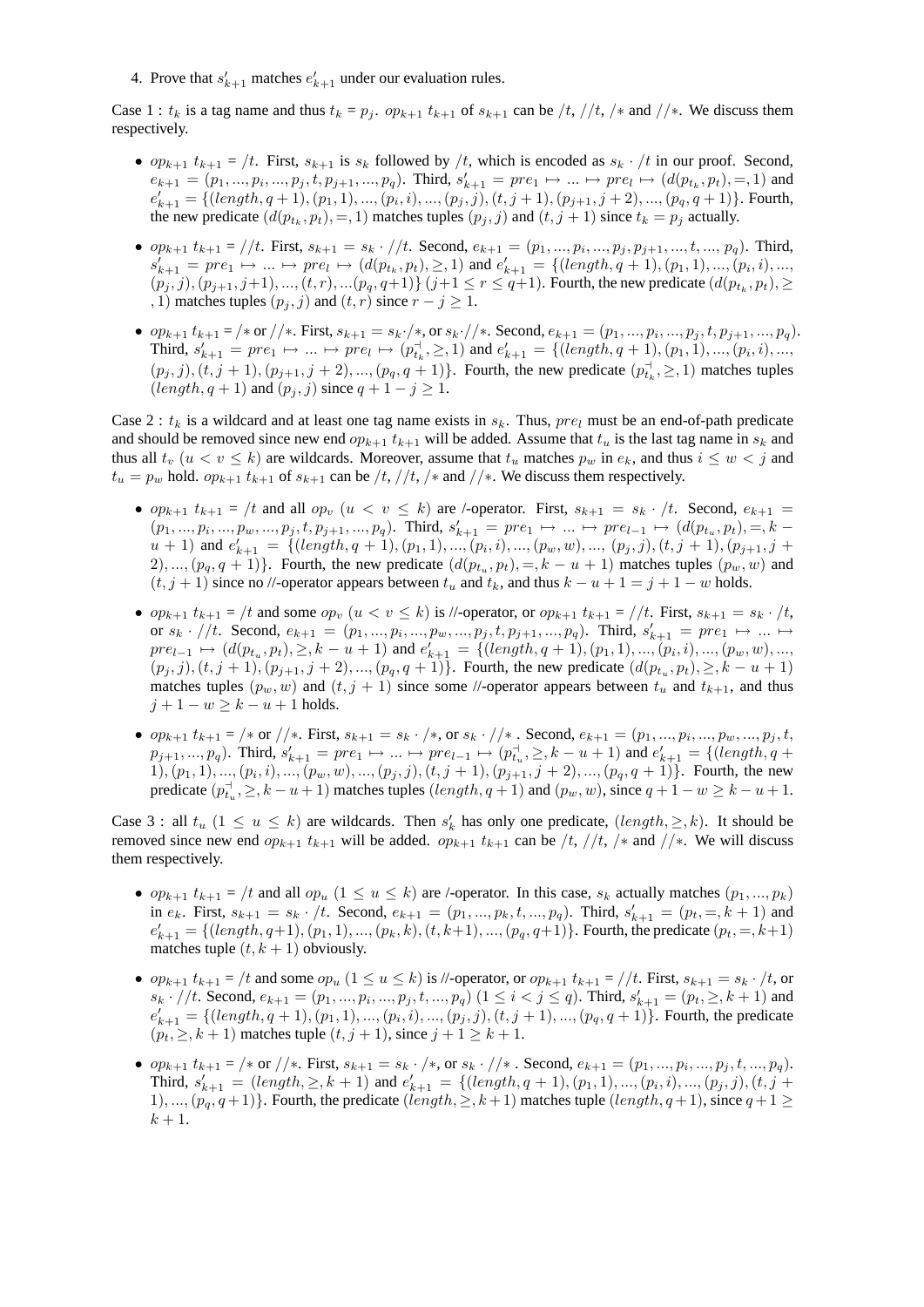"ONLY IF": We will prove that if  $s'$  matches  $e'$  then  $s$  matches  $e$ . We show by induction on the number of predicates in s', n. First, we prove that Theorem A.1 holds for  $n = 1$ . Second, assume it holds for  $n = k$ , then we prove that it holds when  $n = k + 1$ .

Let us consider  $n = 1$ , s' can be the absolute predicate, the relative predicate, and the length-of-expression predicate. In each case, we prove that Theorem A.1 is true by following the steps listed below:

- 1. List tuples that  $e'$  should contain, in order to match the specified  $s'$ .
- 2. Construct general format of s and  $e$  based on  $s'$  and  $e'$ , respectively, according to our encoding.
- 3. Prove that s matches e.

Case 1 :  $s' = (p_t, =, v)$ . First, e' should contain  $(t, v)$ . Second,  $s = \frac{\kappa}{\kappa} \cdot (-1)^k \cdot (t)$  (no  $\ell$ -operator before t and the number of  $*$  is  $v - 1$ ) and  $e = (p_1, ..., p_{v-1}, t, p_v, ..., p_q)$   $(1 \le v \le q)$ . Third, s matches e obviously.

Case 2 :  $s' = (p_t, \geq, v)$ . First, e' should contain  $(t, v')$   $(v' \geq v)$ . Second,  $s = \frac{\kappa}{\kappa} \cdot (1 + \frac{\kappa}{\kappa} \cdot (1 + \frac{\kappa}{\kappa}) \cdot (1 + \frac{\kappa}{\kappa}) \cdot (1 + \frac{\kappa}{\kappa})$ operator can be anywhere before t and the number of  $*$  is  $v-1$ ) and  $e = (p_1, ..., p_v, t, p_{v+1}, ..., p_q)$  ( $1 \le v \le q$ ). Third, s matches e since  $v + 1 > v$ .

Case 3 :  $s' = (d(p_{t_1}, p_{t_2}), =, v)$ . First, e' should contain tuples  $(t_1, v_1)$  and  $(t_2, v_2)$   $(v_2 - v_1 = v)$ . Second,  $s = t_1 / * / ... / * /t_2$  (no //-operator between  $t_1$  and  $t_2$  and the number of  $*$  is  $v - 1$ ) and  $e =$  $(p_1, ..., p_{v_1-1}, t_1, p_{v_1}, ..., p_{v_2-2}, t_2, p_{v_2-1}, ..., p_q)$   $(1 \le v_1 < v_2 \le q)$ . Third, s matches e since  $(v_2 - 1) + 1$  $v_1 = v.$ 

Case  $4: s' = (d(p_{t_1}, p_{t_2}), \geq, v)$ . First, e' should contain tuples  $(t_1, v_1)$  and  $(t_2, v_2)$   $(v_2 - v_1 \geq v)$ . Second,  $s = t_1$ / \* /.../ \* /t<sub>2</sub> (//-operator can be anywhere between t<sub>1</sub> and t<sub>2</sub> and the number of \* is v − 1) and e =  $(p_1, ..., p_{v_1-1}, t_1, p_{v_1}, ..., p_{v_2-1}, t_2, p_{v_2}, ..., p_q)$   $(1 \le v_1 < v_2 \le q)$ . Third, s matches e since  $v_2 + 1 - v_1 \ge v$ . Case 5 :  $s' = (length, \geq, v)$ . First, e' should contain tuple  $(length, v') (v' \geq v)$ . Second,  $s = *, ... \neq v$ / \* /.../\* (//-operator can be anywhere in s and the number of \* is v) and  $e = (p_1, ..., p_{v+1})$ . Third, s matches e since  $v + 1 > v$ .

Let us assume that Theorem A.1 holds for  $n = k$ , that is, if  $s'_k = pre_1 \mapsto pre_2 \mapsto ... \mapsto pre_k$  matches  $e'_{k} = \{(\text{length}, q), (p_1, 1), ..., (p_q, q)\}\$ , then  $s_k = op_1 t_1 op_2 t_2 ... op_l t_l$  matches  $e_k = (p_1, p_2, ..., p_q)$ . We will prove it holds for  $n = k + 1$ . Given the assumption of  $n = k$ , there are several cases need to be considered. For each of them, we prove that Theorem A.1 holds for  $n = k + 1$  by following the steps listed below:

- 1. Construct  $s'_{k+1}$  based on  $s'_{k}$ .
- 2. List tuples that  $e'_{k+1}$  should contain, in order to match  $s'_{k+1}$ .
- 3. Construct general format of  $s_{k+1}$  and  $e_{k+1}$  based on  $s'_{k+1}$  and  $e'_{k+1}$ , respectively, according to our encoding.
- 4. Prove that  $s_{k+1}$  matches  $e_{k+1}$ .

Case 1 :  $pre_k$  is an absolute predicate. In this case, k can only be 1 under our predicate language since absolute predicate must be the first predicate in the encoding. Thus,  $s'_k = (p_{t_1}, op_1, v_1)$ , where  $op_1$  can be either = or  $\geq$ . The  $e'_k$  should contain  $(t_1, v')$   $(v' \text{ op}_1 v_1)$  in order to match  $s'_k$ . The corresponding  $e_k$  should be  $(p_1, ..., p_{v'-1}, t_1, p_{v'}, ..., p_q)$ . The  $pre_{k+1}$  can be either relative or end-of-path predicate. We discuss them respectively.

- $pre_{k+1}$  is a relative predicate. For  $pre_{k+1} = (d(p_{t_1}, p_{t_2}), =, v)$ , first,  $s'_{k+1} = (p_{t_1}, op_1, v_1) \mapsto$  $(d(p_{t_1}, p_{t_2}), =, v)$ . Second,  $e'_{k+1}$  should contain tuples  $(t_1, v')$  and  $(t_2, v_2)$   $(v_2 - v' = v)$ . Third,  $s_{k+1} = s_k \cdot / / / / / / / / /$  (no //-operator between  $s_k$  and  $t_2$  and the number of  $*$  between  $s_k$  and  $t_2$  is  $v-1$ ), and  $e_{k+1} = (p_1, ..., p_{v'-1}, t_1, p_{v'}, ..., p_{v_2-2}, t_2, p_{v_2-1}, ..., p_q)$ . Fourth,  $s_{k+1}$  matches  $e_{k+1}$  since  $(v_2-1)+1-v'=v.$  For  $pre_{k+1}=(d(p_{t_1},p_{t_2}),\geq,v)$ , first,  $s'_{k+1}=(p_{t_1},op_1,v_1)\mapsto(d(p_{t_1},p_{t_2}),\geq,v).$ Second,  $e'_{k+1}$  should contain tuples  $(t_1, v')$  and  $(t_2, v_2)$   $(v_2 - v' \ge v)$ . Third,  $s_{k+1} = s_k \cdot /*/.../* t_2$ (//-operator can be anywhere between  $s_k$  and  $t_2$  and the number of  $*$  between  $s_k$  and  $t_2$  is  $v - 1$ ), and  $e_{k+1} = (p_1, ..., p_{v'-1}, t_1, p_{v'}, ..., p_{v_2-1}, t_2, p_{v_2}, ..., p_q)$ . Fourth,  $s_{k+1}$  matches  $e_{k+1}$  since  $v_2+1-v' \geq v$ .
- $pre_{k+1}$  is an end-of-path predicate, that is,  $pre_{k+1} = (p_{t_1}^{\perp}, \geq, v)$ . First,  $s'_{k+1} = (p_{t_1}, op_1, v_1) \mapsto$  $(p_{t_1}^{\dagger}, \geq, v)$ . Second,  $e'_{k+1}$  should contain tuples  $(t_1, v')$  and  $(length, q + 1)$   $(q + 1 - v' \geq v)$ . Third,